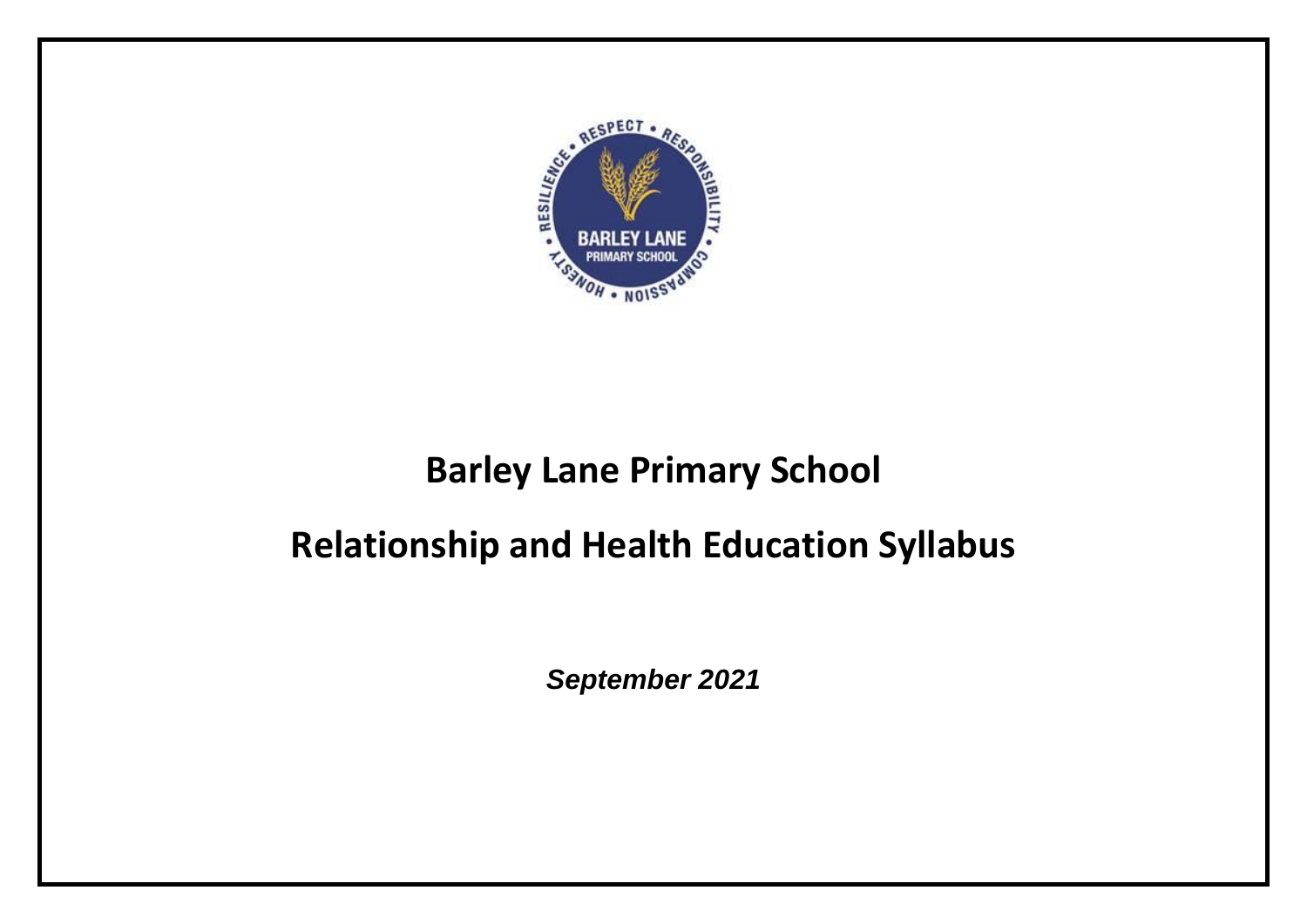|                                      | <b>Year Group</b>                                      | Opportunity for reviewing the impact of learning. |                                             |
|--------------------------------------|--------------------------------------------------------|---------------------------------------------------|---------------------------------------------|
|                                      |                                                        | Pupil voice about their learning<br>$\circ$       | Children will be able to ask questions,     |
|                                      |                                                        | Quiz<br>$\circ$                                   | responses should be evidence based, age     |
|                                      |                                                        | Observations of:<br>$\circ$                       | appropriate, based on the law and sensitive |
|                                      | <b>Year 1</b>                                          | Play                                              | to the needs of children. If children ask   |
|                                      |                                                        | Reciprocal/guided reading                         | questions which are outside the parameters  |
|                                      |                                                        | Free choice                                       | of our syllabus and policy, they will be    |
|                                      |                                                        | Show and share<br>$\circ$                         | referred to their parents for further       |
|                                      |                                                        | AfL in class<br>$\circ$                           | discussion.                                 |
|                                      |                                                        | Work produced<br>$\circ$                          |                                             |
|                                      | <b>Relationships</b>                                   | <b>Social Skills and Safeguarding</b>             | <b>Health and Wellbeing</b>                 |
|                                      | Our Friendships, Families and Identity                 | Our Social skills, Feeling safe and Respect       | Our Health and understanding Mental and     |
|                                      |                                                        | Dfe Strands                                       | Physical wellbeing                          |
|                                      | Dfe Strands                                            | Caring friendships                                | Dfe Strands                                 |
|                                      | Families and People who care for me                    | <b>Being safe</b>                                 | <b>Health and Prevention</b>                |
|                                      | Caring friendships                                     | Online relationships                              | Mental wellbeing                            |
|                                      | Respectful relationships                               |                                                   | Physical health and fitness                 |
|                                      |                                                        |                                                   | Internet safety and Harm                    |
| End of year                          | R1. What makes them special (this can                  | Ss1. What is and is not telling the truth.        | Hw1. That dental hygiene is good for their  |
| outcomes                             | include culture, religion, race etc).                  | Ss2. To understand the importance of turn         | health.                                     |
|                                      | R <sub>2</sub> . Common characteristics of family life | taking.                                           | Hw2. That they should wash their hands to   |
| <b>Children discuss and</b><br>learn | (care, spending time together, protection).            | Ss3. What secrets are.                            | prevent germs spreading.                    |
|                                      | R3. That families can provide love and                 | Ss4. That their main body parts covered by        | Hw3. How to protect their skin from unsafe  |
|                                      | safety.                                                | their underwear/pants are private. (The body      | exposure to the sun.                        |
|                                      | R4. What makes them feel happy and safe                | parts WILL NOT be named, only the term            | Hw4. To name a variety of emotions and      |
|                                      | with their family.                                     | PRIVATE PARTS will be used. The school will       | how they make them feel and act.            |
|                                      |                                                        | use the NSPCC PANTS rules to support this.)       |                                             |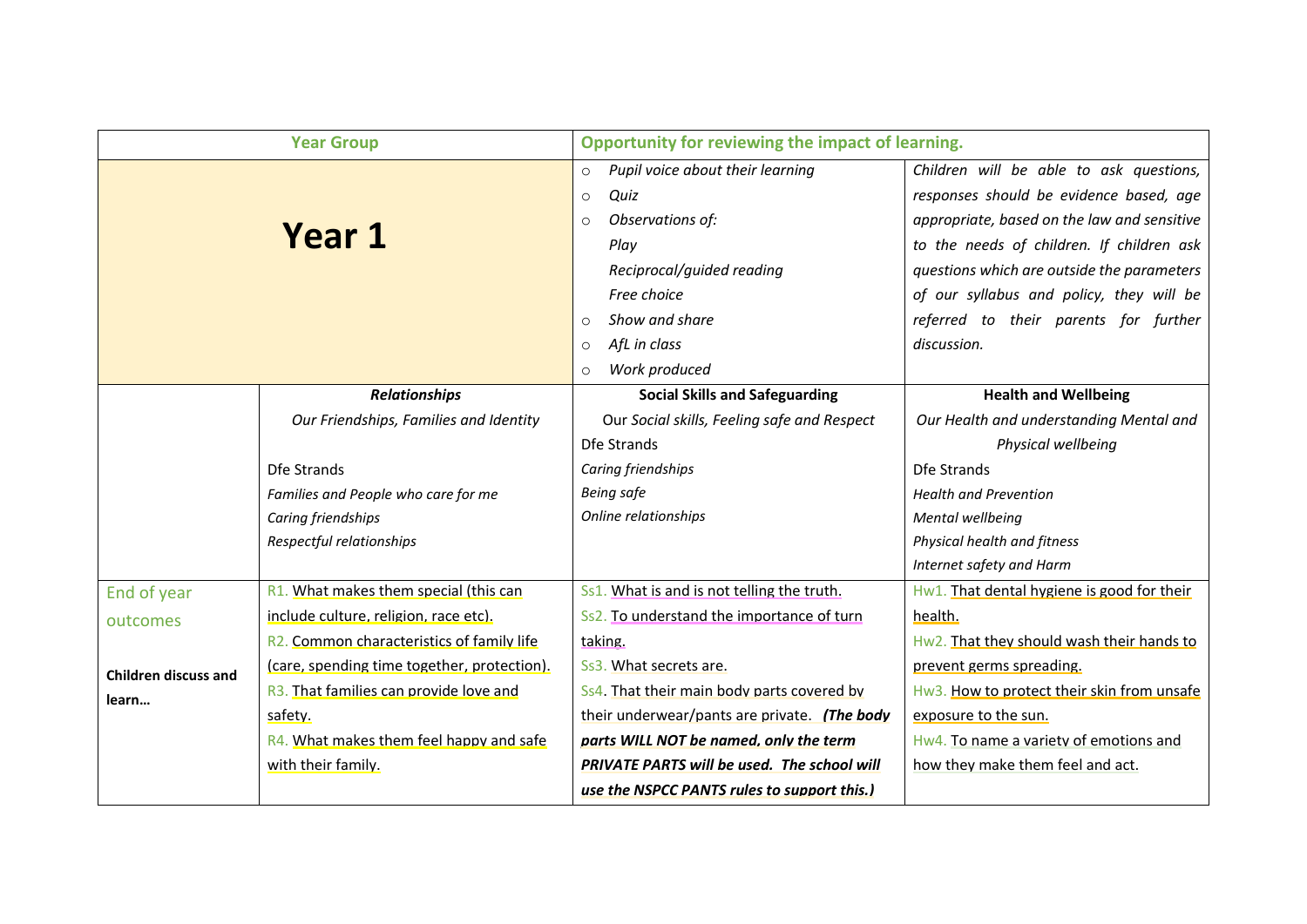|                   | R5. How to be a good friend and to ask for       | Ss5. That their body parts covered by             | Hw5. What exercise is and how being       |
|-------------------|--------------------------------------------------|---------------------------------------------------|-------------------------------------------|
|                   | help if they are finding it difficult to make or | pants/underwear belong to them. (The body         | active benefits their mind.               |
|                   | maintain friendships.                            | parts WILL NOT be named, only the term            | Hw6. That a sense of belonging can impact |
|                   | R6. What is kind and unkind behaviour and        | PRIVATE PARTS will be used. The school will       | on their identity.                        |
|                   | how kindness makes them feel.                    | use the NSPCC PANTS rules to support this.)       | Hw7. What exercise is and how being       |
|                   | R7. How to build new friendships in safe         | Ss6. To understand public vs private (e.g.        | active benefits their body.               |
|                   | settings.                                        | hygiene routines, using the toilet, clothing).    | Hw8. The positives of having screen free  |
|                   | R8. How to make others feel welcomed and         | Ss7. Who their trusted grown-ups are.             | time.                                     |
|                   | not excluded.                                    | Ss8. To identify boundaries of play for different | Hw9. How and why to tell a trusted adult  |
|                   | R9. That their choices can impact the            | children.                                         | about an online worry.                    |
|                   | emotions of them and others.                     | Ss9. To understand personal space.                |                                           |
|                   | R10. To celebrate and share their similarities   | Ss10. That being online is fun but sometimes      |                                           |
|                   | and differences (hobbies, race, religion,        | they might see or hear something that worries     |                                           |
|                   | culture, interests).                             | them.                                             |                                           |
|                   |                                                  |                                                   |                                           |
|                   |                                                  |                                                   |                                           |
|                   |                                                  |                                                   |                                           |
| Concepts/Themes   | <b>Belonging</b>                                 | <b>Honesty/Truthfulness</b>                       | <b>Hygiene</b>                            |
| &                 | What people, places, objects offer you a         | Why might a child not tell the truth?             | What is a toothbrush?                     |
| Key questions for | sense of belonging?                              | What happens if we think we have made the         | When do we brush our teeth?               |
| planning          | <b>Similarities/ Differences</b>                 | wrong choice?                                     | How do we wash our hands?                 |
|                   | What makes you feel special?                     | What are secrets?                                 | <b>Physical health</b>                    |
|                   | How are other children similar/different to      | <b>Boundaries of play</b>                         | Wat does exercise do for our bodies?      |
|                   | you?                                             | How does it feel if you do not have a friend?     | <b>Worries /Feelings</b>                  |
|                   | <b>Making choices</b>                            | Can you force others to play your games?          | What emotions might make you feel         |
|                   | When you must choose something that you          | How can you show your enjoyment/un-               | positive?                                 |
|                   | like less how do you feel?                       | enjoyment of a game?                              | What emotions might make you feel         |
|                   | How do you make choices?                         | How can you tell somebody 'no'?                   | negative?                                 |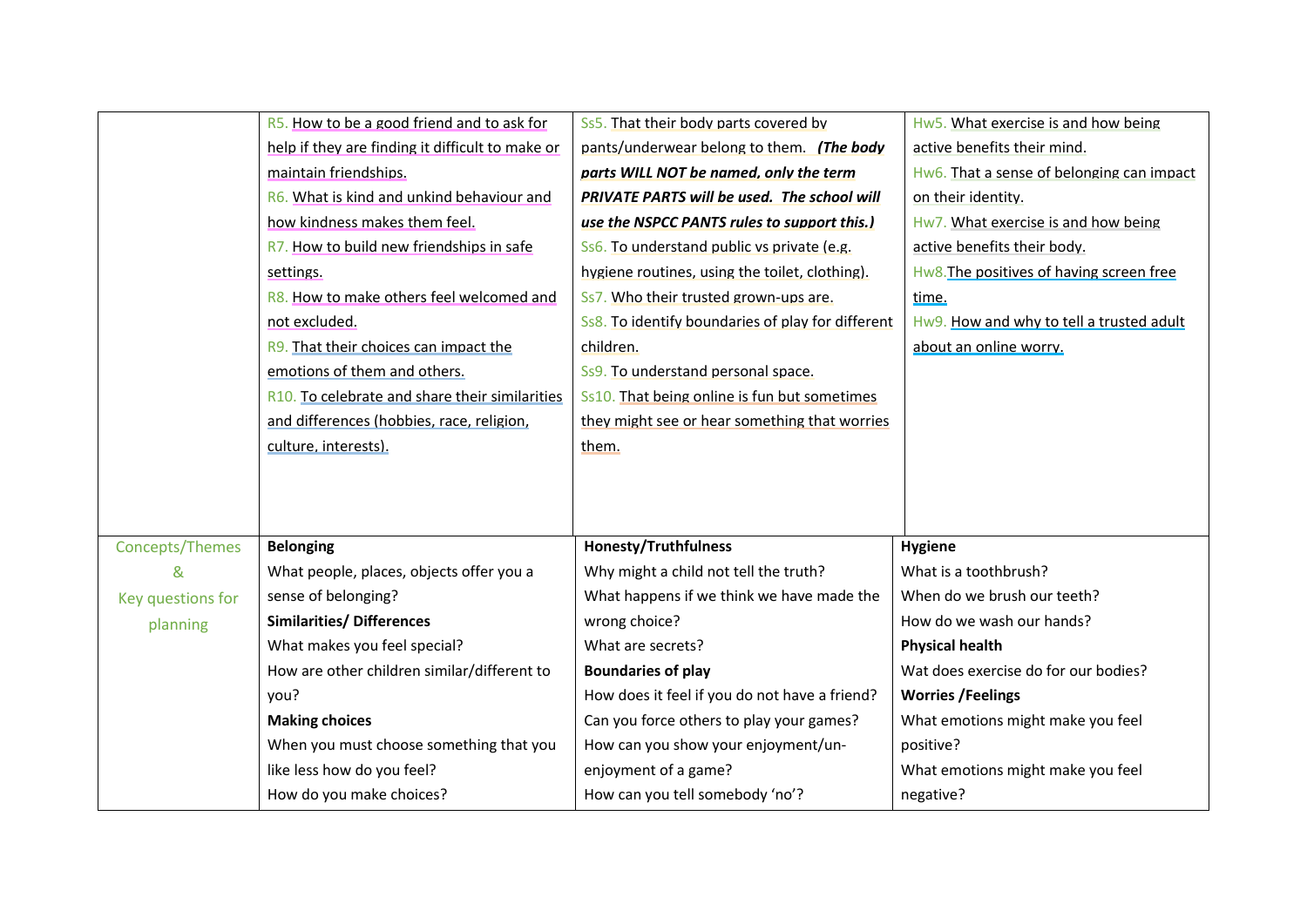|                    | What choices do you make each day?                               | <b>Turn taking</b>                         | What worries might a child in Year 1 child |
|--------------------|------------------------------------------------------------------|--------------------------------------------|--------------------------------------------|
|                    | <b>Empathy/Friendship</b>                                        | Can you show me what taking                | have?                                      |
|                    | How do you know you are being a good                             | turns/kindness/friendship looks like?      |                                            |
|                    | friend?                                                          | When might you need to take turns?         |                                            |
|                    | Why would others want to be friends with                         | Trusted grown-ups/ Looking after myself    |                                            |
|                    | you?                                                             | Who can you ask for help?                  |                                            |
|                    | Why do you like about your friend/s?                             | When is it okay for an adult to touch you? |                                            |
|                    | Why might your friends be sad?                                   | Who are your trusted grown-ups?            |                                            |
|                    | Family                                                           | What is a stranger?                        |                                            |
|                    | Have we read any books that have a family in                     |                                            |                                            |
|                    | them?                                                            |                                            |                                            |
|                    | Who is in your family?                                           |                                            |                                            |
|                    | Who looks after you?                                             |                                            |                                            |
|                    | <b>Kindness</b>                                                  |                                            |                                            |
|                    | What does kindness look like?                                    |                                            |                                            |
|                    | Has anyone been kind to you?                                     |                                            |                                            |
|                    | How does it feel to be kind?                                     |                                            |                                            |
|                    |                                                                  |                                            |                                            |
| End of year skills | Maintain - Recognise - Identify - Ask & listen - Observe - Share |                                            |                                            |
| Science curriculum |                                                                  |                                            |                                            |
| Cross curricular   | Physical Education, Religious Education and Computing            |                                            |                                            |
|                    |                                                                  |                                            |                                            |
|                    |                                                                  |                                            |                                            |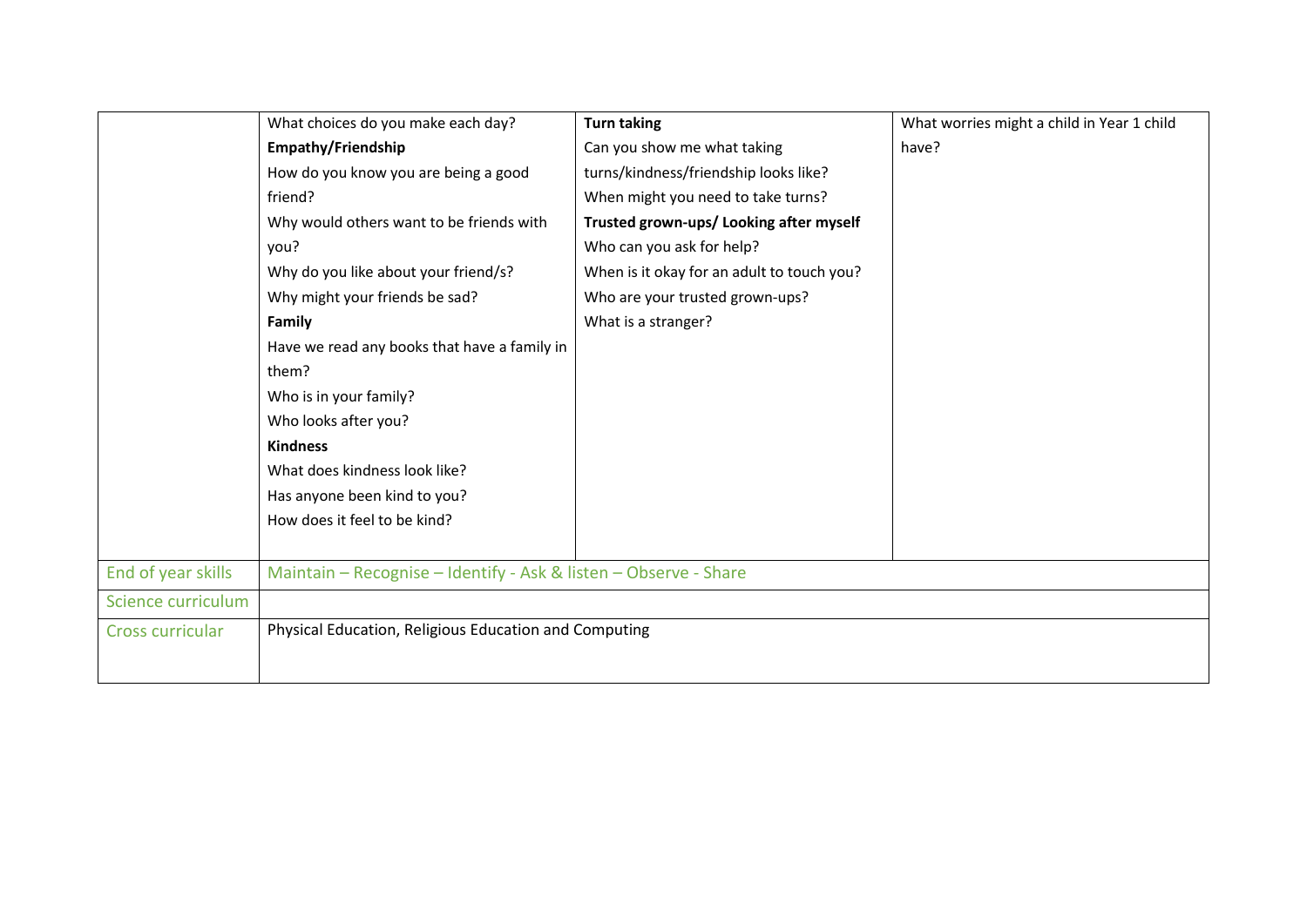|                                      | <b>Year Group</b>                            | Opportunity for reviewing the impact of learning. |                                            |
|--------------------------------------|----------------------------------------------|---------------------------------------------------|--------------------------------------------|
|                                      |                                              |                                                   |                                            |
|                                      |                                              | Pupil voice about their learning<br>$\circ$       | Children will be able to ask questions,    |
|                                      |                                              | Quiz at the start/end of a topic<br>$\circ$       | responses should be evidence based, age    |
|                                      |                                              | Knowledge organisers<br>$\circ$                   | appropriate, based on the law and          |
|                                      |                                              | Observations of:<br>$\circ$                       | sensitive to the needs of children. If     |
| Year 2                               |                                              | Reciprocal/guided reading                         | children ask questions which are outside   |
|                                      |                                              | Free choice                                       | the parameters of our syllabus and policy, |
|                                      |                                              | Show and share<br>$\Omega$                        | they will be referred to their parents for |
|                                      |                                              | AfL in class<br>$\circ$                           | further discussion.                        |
|                                      |                                              | Work produced<br>$\circ$                          |                                            |
|                                      |                                              | Class charters/rules<br>$\circ$                   |                                            |
|                                      | <b>Relationships</b>                         | <b>Social Skills and Safeguarding</b>             | <b>Health and Wellbeing</b>                |
|                                      | Our Friendships, Families and Identity       | Our Social skills, Feeling safe and Respect       | Our Health and understanding Mental and    |
|                                      |                                              | Dfe Strands                                       | Physical wellbeing                         |
|                                      | Dfe Strands                                  | Being safe                                        | Dfe Strands                                |
|                                      | Families and People who care for me          | Online relationships                              | <b>Health and Prevention</b>               |
|                                      | Caring friendships                           | Respectful relationships                          | Mental wellbeing                           |
|                                      | Respectful relationships                     |                                                   | Physical health and fitness                |
|                                      |                                              |                                                   | Internet safety and Harm                   |
|                                      |                                              |                                                   | <b>Healthy Eating</b>                      |
| End of year                          | R1. That spending time with family is an     | Ss1. That their main body parts covered by        | Hw1. That they should tell a trusted       |
| outcomes                             | important part of family life.               | their underwear/pants are private. (The body      | grown up if they feel unhappy or worried.  |
| <b>Children discuss and</b><br>learn | R2. That protection, care and support in     | parts WILL NOT be named, only the term            | Hw2. The names of different emotions       |
|                                      | times of difficulty are some characteristics | PRIVATE PARTS will be used. The school will       | and how they might make them feel or       |
|                                      | of family life.                              | use the NSPCC PANTS rules to support this.)       | act (scale of high energy/low energy).     |
|                                      | R3. That families might look different for   |                                                   | Hw3. What things benefit their own         |
|                                      | different children.                          |                                                   | wellbeing (time outdoors, physical         |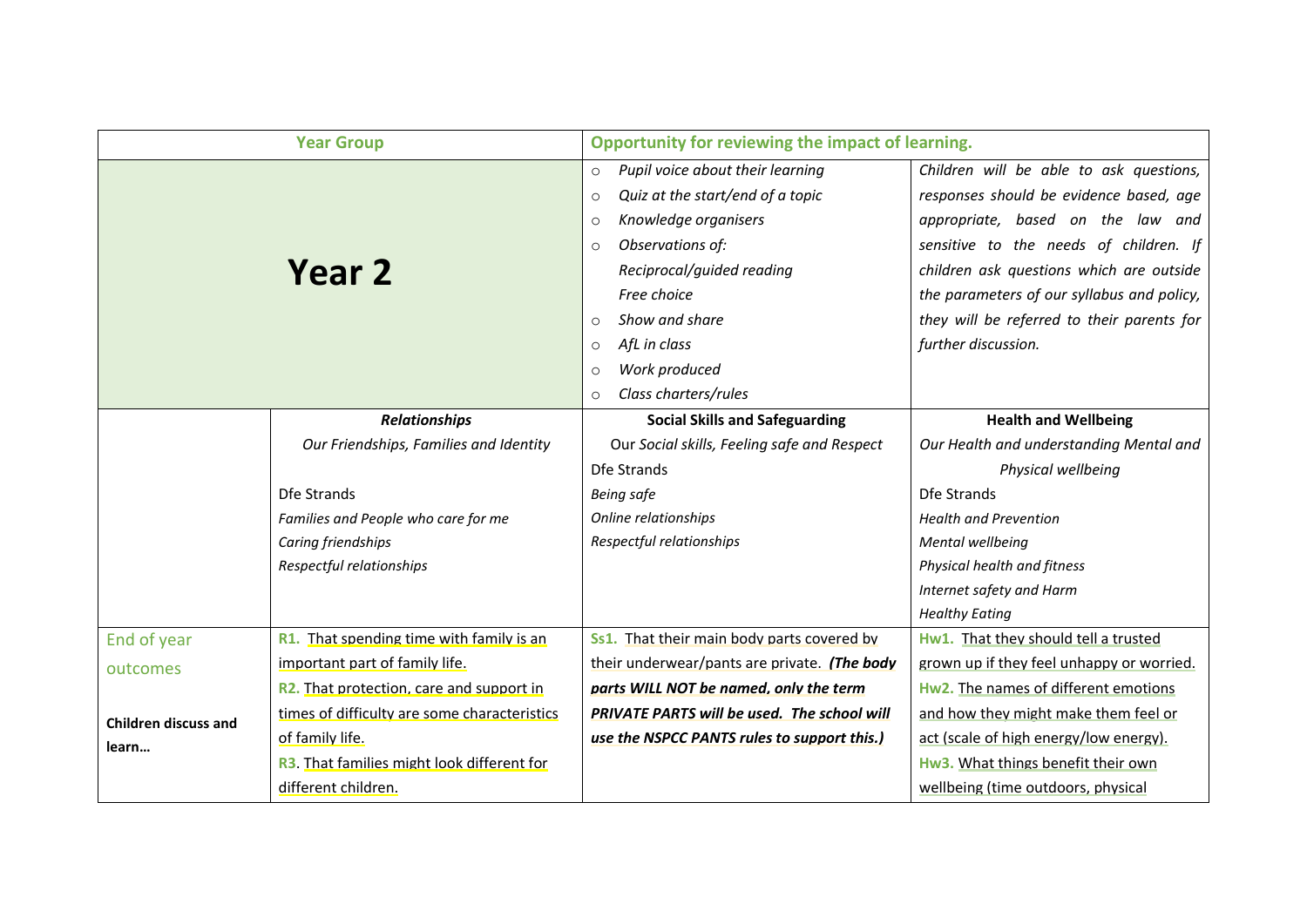|                   | R4. Who are the people that love and care         | Ss2. They should tell a trusted grown up if         | activity, community work, giving to          |
|-------------------|---------------------------------------------------|-----------------------------------------------------|----------------------------------------------|
|                   | for them?                                         | someone's physical contact makes them feel          | others).                                     |
|                   | R5. That healthy friendships are kind and         | uncomfortable, unhappy or worried.                  | Hw4. What an active lifestyle looks like for |
|                   | welcoming.                                        | Ss3. To know that 'secrets' usually have an end     | children their age and the benefits of it    |
|                   | R6. That honesty, sharing interests and           | (e.g. surprise birthday).                           | (walking to school, hobbies, PE).            |
|                   | being respectful are some characteristics of      | Ss4. That some people behave differently            | Hw5. What a healthy diet can include -       |
|                   | friendship.                                       | online compared to face to face.                    | eat well guide.                              |
|                   | R7. That their friendships might have ups         | Ss5. To tell a trusted grown up if someone          | Hw6. What are emergency services and         |
|                   | and downs (including the difference               | does or says something online that makes            | when to call them.                           |
|                   | between alone and lonely).                        | them sad or worried.                                | Hw7. Their own personal contact details in   |
|                   | R8. To explore stereotypes (occupation,           | Ss6. How to respond to being encouraged to          | case of emergency (e.g. telephone            |
|                   | religion, culture, toy's, fairy tales) and why    | do something that makes them feel worried or        | number or address).                          |
|                   | some are unfair or negative.                      | unsafe (peer pressure).                             | Hw8. Why and how they should wash            |
|                   | R9. To know how to develop respectful             | Ss7. How to listen to others and share their        | their hands to prevent germs spreading.      |
|                   | relationships                                     | own opinion/thoughts respectfully.                  | Hw9. That some games and online videos       |
|                   | R10. To identify and share their similarities     | <b>Ss8.</b> To understand the importance of seeking | are for grownups and older children and      |
|                   | and differences (hobbies, race, religion,         | adult permission.                                   | how to check for age appropriateness.        |
|                   | culture, interests).                              | Ss9. What manners children their age can            | Hw10. That some household substances         |
|                   | <b>R11.</b> That words and actions can hurt their | show.                                               | are dangerous for children.                  |
|                   | and others' feelings and bodies.                  |                                                     |                                              |
| Concepts/Themes   | <b>Families</b>                                   | <b>Courtesy/Manners/Kindness</b>                    | <b>Health</b>                                |
| &                 | How does your family show they care?              | What are manners?                                   | What might exercise look like for you?       |
| Key questions for | Can families look different?                      | What can you do if you see someone else be          | What food/s can be a healthy choice for      |
|                   | What things do you do with your family?           | kind or unkind?                                     | your mind and body?                          |
| planning          | Empathy/Friendship                                | What does good listening mean?                      | Why is handwashing important?                |
|                   | How does your friend know you are being           | How does showing kindness make you feel?            | <b>Feelings</b>                              |
|                   | kind?                                             | When might/have you see someone being               | Who can you talk to if you have a worry?     |
|                   |                                                   | kind?                                               | What things make you feel happy/joyful?      |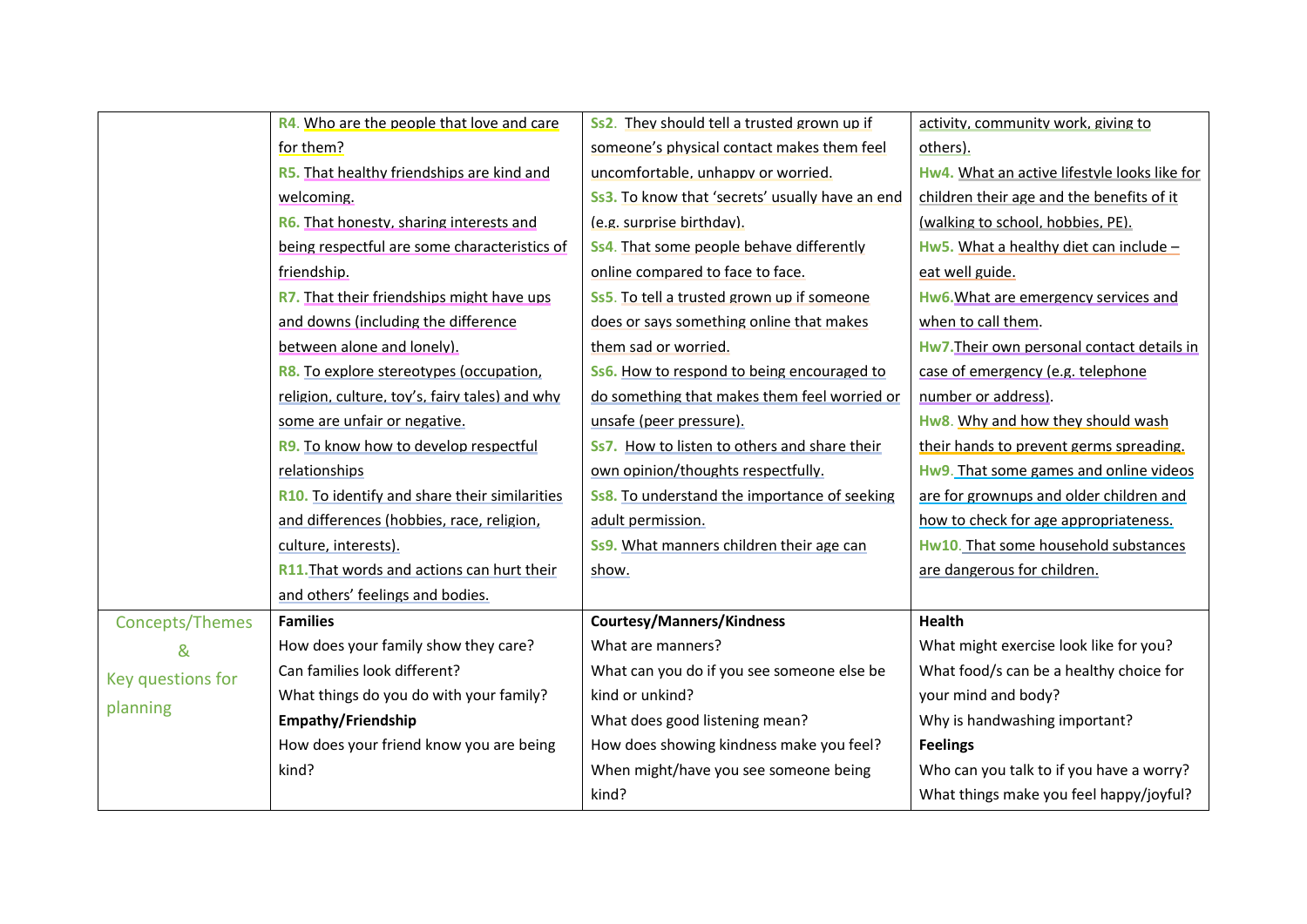|                    | What can you do if you have had an                                                                                    | <b>Permission</b>                                                                   | What can you do if you feel sad/unhappy? |  |
|--------------------|-----------------------------------------------------------------------------------------------------------------------|-------------------------------------------------------------------------------------|------------------------------------------|--|
|                    | argument with your friend?                                                                                            | What examples can you share of times that                                           | What happens if we try hard and          |  |
|                    | Identity/Differences/Similarities                                                                                     | you might need to ask a grown up for                                                | persevere?                               |  |
|                    | Can you disagree with someone?                                                                                        | permission?                                                                         | Why is learning sometimes hard?          |  |
|                    | Can you change your opinion about                                                                                     | Why do you have to ask permission?                                                  |                                          |  |
|                    | something?                                                                                                            | <b>Feeling safe/Bullying</b>                                                        |                                          |  |
|                    |                                                                                                                       | Who/what is a stranger?                                                             |                                          |  |
|                    |                                                                                                                       | How can you stay safe online?                                                       |                                          |  |
|                    |                                                                                                                       | What should you do if someone tries to make                                         |                                          |  |
|                    |                                                                                                                       | you do something that you do not want to do?                                        |                                          |  |
| End of year skills | Recognise - Observe - Ask & Listen - Describe                                                                         |                                                                                     |                                          |  |
| Science curriculum |                                                                                                                       | S1. To notice that animals, including humans, have offspring which grow into adults |                                          |  |
|                    | S2. Describe the importance for humans of exercise, eating the right amounts of different types of food, and hygiene. |                                                                                     |                                          |  |
| Cross curricular   | Physical Education, Religious Education and Computing                                                                 |                                                                                     |                                          |  |
|                    |                                                                                                                       |                                                                                     |                                          |  |
|                    |                                                                                                                       |                                                                                     |                                          |  |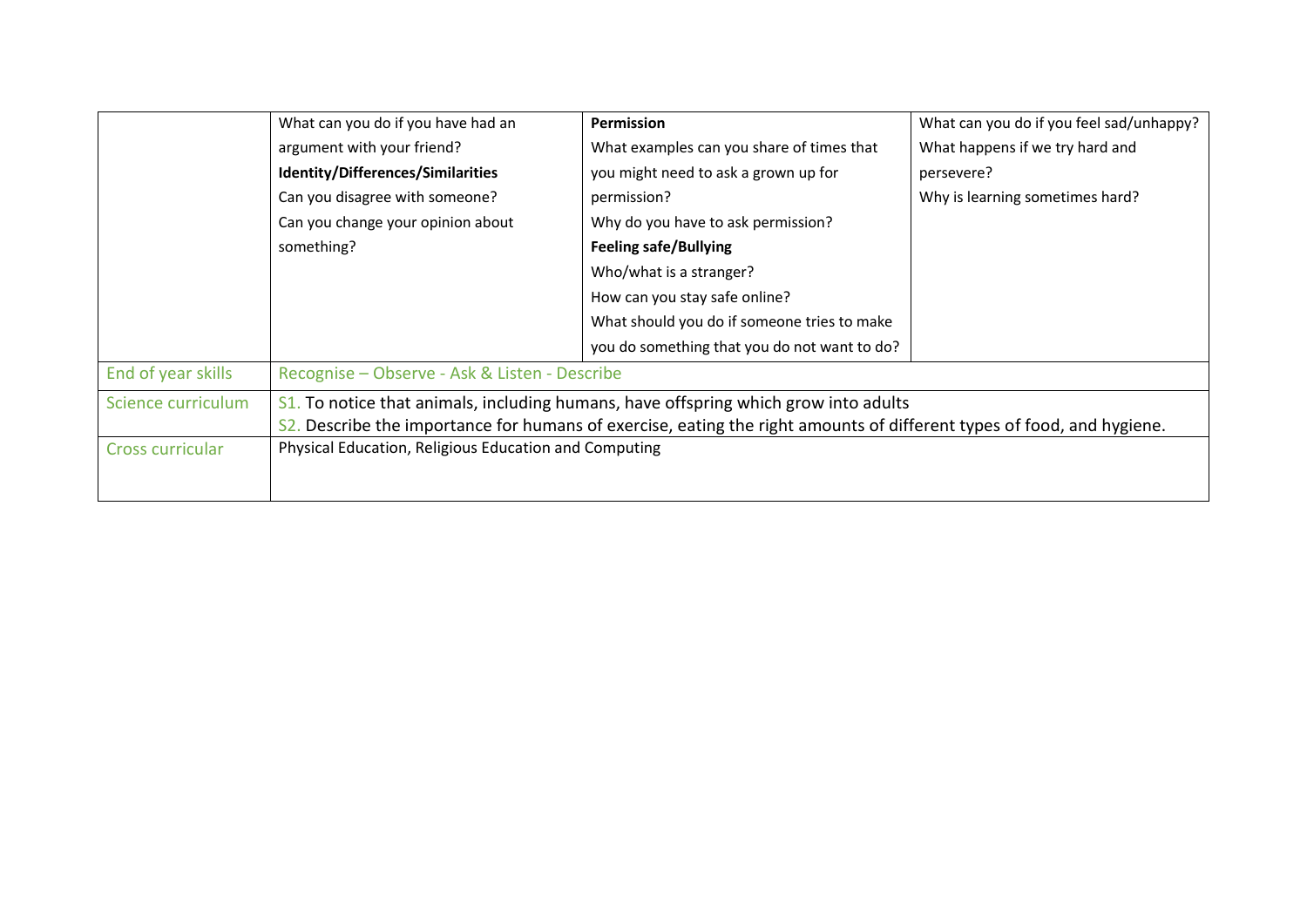|                      | <b>Year Group</b>                             | Opportunity for reviewing the impact of learning. |                                             |
|----------------------|-----------------------------------------------|---------------------------------------------------|---------------------------------------------|
|                      |                                               | Pupil voice about their learning<br>$\circ$       | Children will be able to ask questions,     |
|                      |                                               | Quiz at the start/end of a topic<br>$\circ$       | responses should be evidence based, age     |
|                      |                                               | Knowledge organisers<br>$\circ$                   | appropriate, based on the law and           |
| Year 3               |                                               | Observations of:<br>$\circ$                       | sensitive to the needs of children. If      |
|                      |                                               | Reciprocal/guided reading                         | children ask questions which are outside    |
|                      |                                               | Cross curricular projects                         | the parameters of our syllabus and policy,  |
|                      |                                               | AfL in class<br>$\circ$                           | they will be referred to their parents for  |
|                      |                                               | Work produced<br>$\circ$                          | further discussion.                         |
|                      |                                               | <b>Floor books</b><br>$\Omega$                    |                                             |
|                      |                                               | <b>Assemblies</b><br>$\Omega$                     |                                             |
|                      | <b>Relationships</b>                          | <b>Social Skills and Safeguarding</b>             | <b>Health and Wellbeing</b>                 |
|                      | Our Friendships, Families and Identity        | Our Social skills, Feeling safe and Respect       | Our Health and understanding Mental and     |
|                      | Dfe Strands                                   | Dfe Strands                                       | Physical wellbeing                          |
|                      | Families and People who care for me           | <b>Being safe</b>                                 | Dfe Strands                                 |
|                      | Caring friendships                            | Online relationships                              | <b>Health and Prevention</b>                |
|                      | <b>Mental Wellbeing</b>                       | Respectful relationships                          | Mental wellbeing                            |
|                      |                                               |                                                   | Internet safety and Harm                    |
|                      |                                               |                                                   | <b>Healthy Eating</b>                       |
| End of year          | R1. That families can provide love, security  | Ss1. To explore how to support respectful         | Hw1. How and where to seek help for         |
| outcomes             | and stability and are therefore an important  | relationships in their local community.           | online issues.                              |
|                      | factor in childhood.                          | Ss2. The purpose of courtesy and manners and      | Hw2. That information online should be      |
| Children should know | R2. That they can talk to trusted adults if a | why being polite is important in society.         | checked for reliability.                    |
|                      | family relationship makes them feel sad or    | Ss3. The importance of self-respect and the       | Hw3. That search engines rank their results |
|                      | unsafe (e.g. peer pressure/unkind actions     | impact this can have on their wellbeing.          | based on the consumer.                      |
|                      | from siblings or cousins).                    | Ss4. How to listen to others and share their own  |                                             |
|                      |                                               | opinion respectfully.                             |                                             |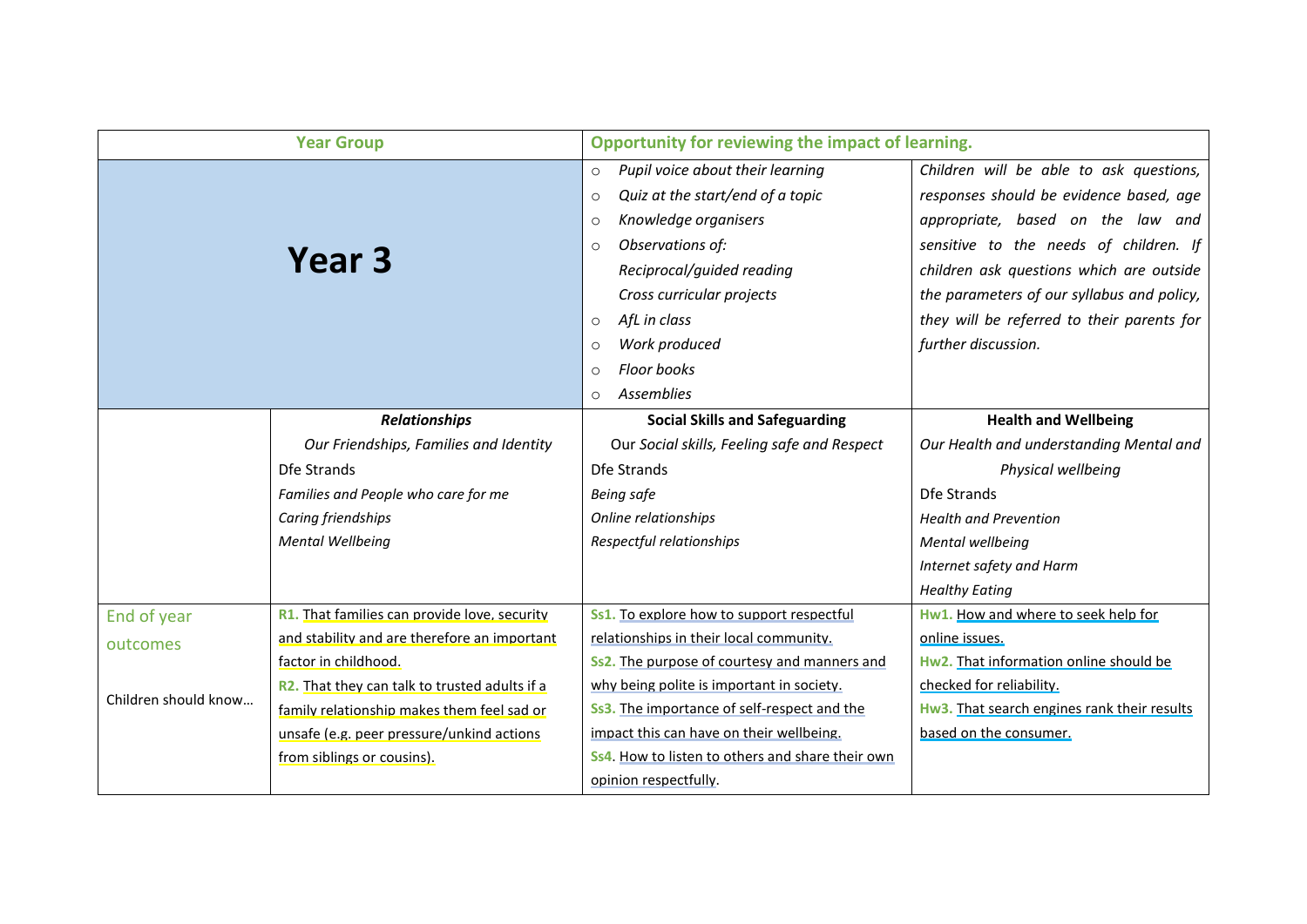| <b>R3.</b> That stable and caring relationships offer | Ss5. That everyone has the right be treated with         | Hw4. That children have a right to           |
|-------------------------------------------------------|----------------------------------------------------------|----------------------------------------------|
| children security as they grow up, family and         | respect.                                                 | information but they know how to question    |
| other people who care for them can offer              | Ss6. Their responsibility in understanding what          | the source of data.                          |
| these relationships (teachers, religious              | bullying is and what a bystander is (including           | Hw5. That they can create and access         |
| leaders, extended family, parents, carers).           | cyber bullying).                                         | various self-care routines, including        |
| R4. That family types are different                   | Ss7. How to recognise when it is appropriate to          | hobbies, and spending time with family and   |
| for different children and all family types have      | seek permission from adults, friends and peers.          | friends.                                     |
| a right to be respected. (We will not promote         | <b>Ss8.</b> That their main body parts covered by their  | Hw6. To recognise when they feel             |
| one family unit over another, or ask the              | underwear/pants are private. (The body parts             | differently to usual and how to seek support |
| children to identify a family unit that's             | WILL NOT be named, only the term PRIVATE                 | for their mental wellbeing including         |
| different to theirs.)                                 | PARTS will be used. The school will use the              | regulating their emotions.                   |
| R5. How to make new friends.                          | <b>NSPCC PANTS rules to support this.)</b>               | Hw7. That emotions are part of everyday      |
| R6. What represents a healthy friendship              | Ss9. That their body belongs to them and they            | life and humans' experiences impact on       |
| (welcoming, warm and inclusive)                       | can say no to touch they do not like (including          | their emotional response.                    |
| R7. How to develop trustworthiness in a               | personal boundaries such as pushing, touching            | Hw8. That they can speak to adults in        |
| relationship with friends/family.                     | hair).                                                   | school and at home if they are worried       |
| R8. How to respond to peer pressure, being            | <b>Ss10.</b> To know that secrets relating to being safe | about their or anyone else's health.         |
| encouraged to do something that makes them            | might not be right to keep.                              | Hw9. That experiences of bullying can have   |
| feel worried or unsafe.                               | Ss11. How to respond to a person that they do            | a lasting impact on their mental wellbeing   |
| <b>R9.</b> How to ask for help if a friendship makes  | not know (including online).                             | and strategies to help tackle this.          |
| them feel unhappy or worried or if they feel          | Ss12. To continue asking for help until they are         | Hw10. How to prepare a healthy meal          |
| lonely/isolated.                                      | heard.                                                   | Hw11. That a characteristic of a poor diet   |
| R10. That caring friendships are important for        | Ss13. How some people behave differently                 | can be tooth decay.                          |
| their health, wellbeing and happiness.                | online to face to face.                                  | Hw12. To explore the facts around safe and   |
|                                                       | Ss14. That consequences for unkind words or              | unsafe sun exposure and how to reduce the    |
|                                                       | actions online are the same as face to face and          | risk of sun damage.                          |
|                                                       | the impact that their actions online have on             | Hw13. How to maintain a good oral hygiene    |
|                                                       | others.                                                  | routine (including NHS resources).           |
|                                                       |                                                          |                                              |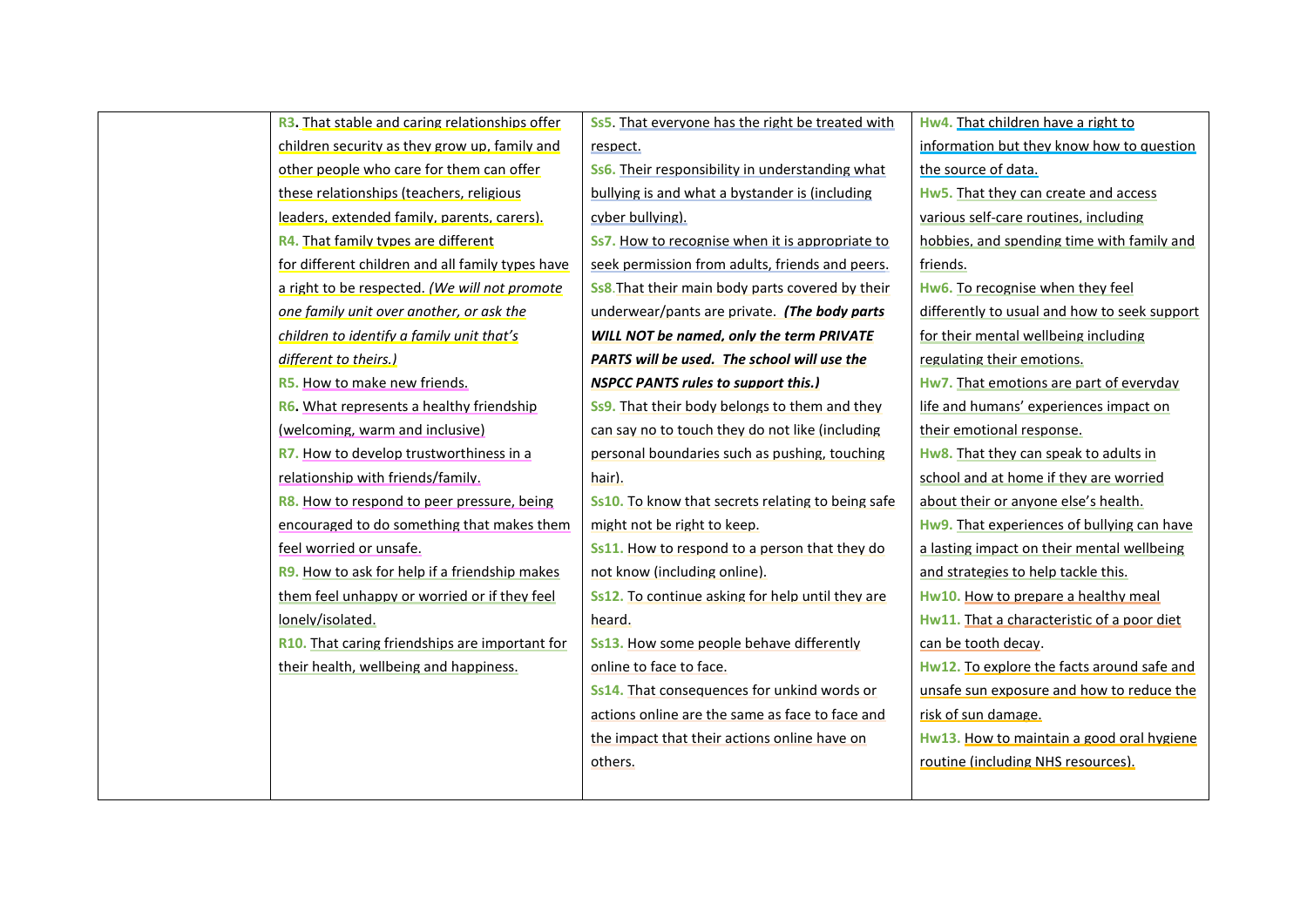|                   |                                                   | Ss15. How friendships online may be different to |                                            |
|-------------------|---------------------------------------------------|--------------------------------------------------|--------------------------------------------|
|                   |                                                   | face to face friendships.                        |                                            |
| Concepts/Themes   | <b>Families</b>                                   | Self-respect/Respect                             | <b>Online relationships</b>                |
| &                 | Why are family units important in that you        | What makes you proud?                            | How do you expect to be treated by your    |
| Key questions for | feel cared for? Who is responsible to care        | What are your strengths?                         | friends face to face/online?               |
| planning          | for the children within a family?                 | How does positive praise make you feel?          | What are the risks of meeting face to face |
|                   | What do different family units have in            | Can you positively affirm others and yourself?   | with online friends?                       |
|                   | common?                                           | <b>Equality/Equity</b>                           | What impact can online bullying can on     |
|                   | (We will not promote one family unit over         | Why do some people need different support        | someone?                                   |
|                   | another, or ask the children to identify a family | to achieve the same outcome?                     | How do you report concerns about online    |
|                   | unit that's different to theirs.)                 | What does freedom of speech mean?                | issues?                                    |
|                   | <b>Empathy/Friendship</b>                         | Appropriate relationships/bullying               | Internet                                   |
|                   | What makes you a good friend?                     | Can you define bullying?                         | Do you know who shared that piece of       |
|                   | How can you create a new friendship?              | What consequences do we have in school for       | information?                               |
|                   | Must your friends be friends with each            | behaviour that can hurt someone's body or        | Can you trust everything that you read on  |
|                   | other?                                            | feelings?                                        | the internet?                              |
|                   | How do healthy friendships make you feel?         | How do you expect to be treated by your          | Should you share information that you do   |
|                   | What feelings might cause a strain on             | friends face to face/online?                     | not know is true? Why?                     |
|                   | friendships? (jealousy, disrespect, prejudice)    | <b>Permission/Courtesy/Manners</b>               | Health                                     |
|                   |                                                   | How can being courteous support your             | How do you know what you are feeling?      |
|                   |                                                   | communication with others?                       | What can you do to take care of your       |
|                   |                                                   | Why is consent/permission important? When        | mental and physical health?                |
|                   |                                                   | might we need to ask for consent/permission?     | What impact does sleep have on your        |
|                   |                                                   | <b>Community</b>                                 | health?                                    |
|                   |                                                   | Can you create a local community project to      | How do hobbies and interests support       |
|                   |                                                   | support building relationships within your local | your mental wellbeing?                     |
|                   |                                                   | community?                                       | Who can you speak to in school about       |
|                   |                                                   |                                                  | your or anyone else's mental health?       |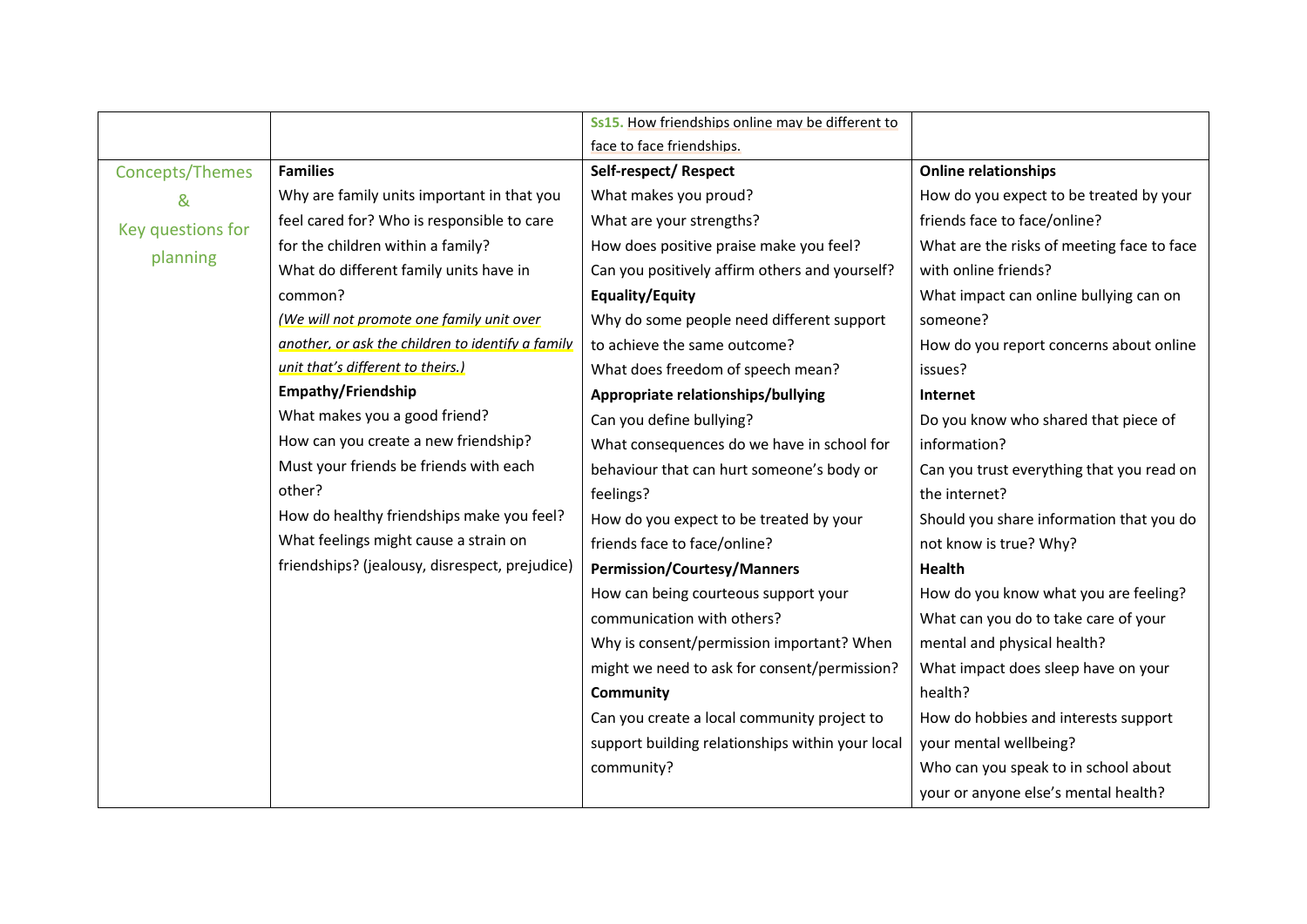|                    |                                                       | What values does your school encourage that | How do we care for our teeth?        |
|--------------------|-------------------------------------------------------|---------------------------------------------|--------------------------------------|
|                    |                                                       | are linked to choices and behaviour?        | What are the parts of our brain that |
|                    |                                                       | <b>Feeling safe</b>                         | control our emotions called?         |
|                    |                                                       | What are personal boundaries?               |                                      |
|                    |                                                       | Who can you talk to if you have a worry?    |                                      |
|                    |                                                       | Who are your trusted adults?                |                                      |
| End of year skills | Recognise – Observe - Identify – Describe - Apply     |                                             |                                      |
| Science curriculum |                                                       |                                             |                                      |
| Cross curricular   | Physical Education, Religious Education and Computing |                                             |                                      |
|                    |                                                       |                                             |                                      |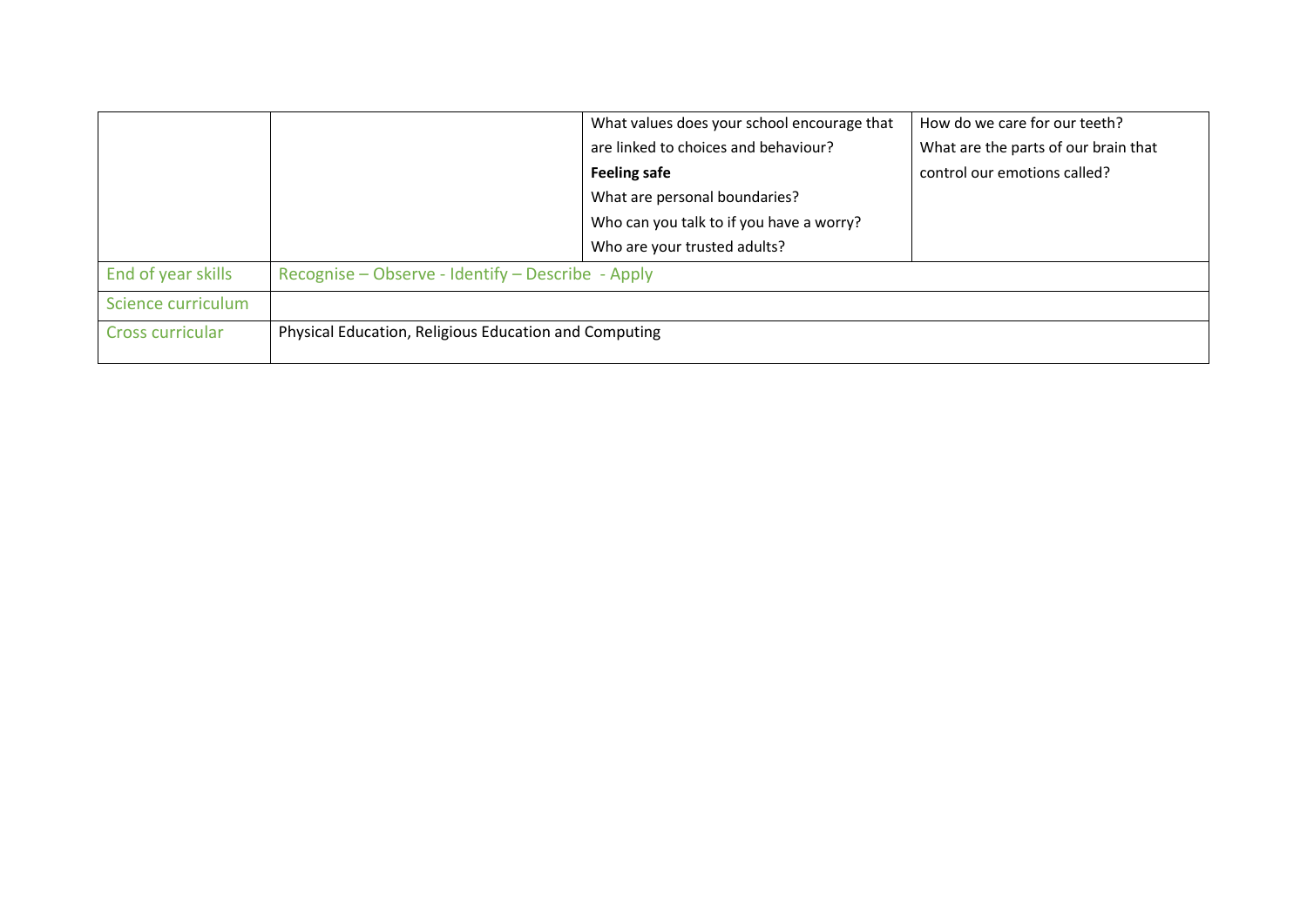|             | <b>Year Group</b>                            | Opportunity for reviewing the impact of learning.                                                                                                                                                                                                                                                                                                                                                                                                           |                                                                                                                                                                                                                                                                                                                                  |
|-------------|----------------------------------------------|-------------------------------------------------------------------------------------------------------------------------------------------------------------------------------------------------------------------------------------------------------------------------------------------------------------------------------------------------------------------------------------------------------------------------------------------------------------|----------------------------------------------------------------------------------------------------------------------------------------------------------------------------------------------------------------------------------------------------------------------------------------------------------------------------------|
|             | Year 4                                       | Pupil voice about their learning<br>$\circ$<br>Quiz at the start/end of a topic<br>$\circ$<br>Knowledge organisers<br>$\circ$<br>Reciprocal/guided reading<br>$\circ$<br>Cross curricular projects/lessons<br>$\circ$<br>AfL in class<br>$\circ$<br>English work - characterisation, author<br>$\circ$<br>intent, comprehension<br><b>Family tree</b><br>$\circ$<br>Presentations/speeches<br>$\circ$<br>Observation of daily behaviour/choices<br>$\Omega$ | Children will be able to ask questions,<br>responses should be evidence based, age<br>appropriate, based on the law and sensitive<br>to the needs of children. If children ask<br>questions which are outside the parameters<br>of our syllabus and policy, they will be<br>referred to their parents for further<br>discussion. |
|             | <b>Relationships</b>                         | <b>Social Skills and Safeguarding</b>                                                                                                                                                                                                                                                                                                                                                                                                                       | <b>Health and Wellbeing</b>                                                                                                                                                                                                                                                                                                      |
|             | Our Friendships, Families and Identity       | Our Social skills, Feeling safe and Respect                                                                                                                                                                                                                                                                                                                                                                                                                 | Our Health and understanding Mental and                                                                                                                                                                                                                                                                                          |
|             | Dfe Strands                                  | Dfe Strands                                                                                                                                                                                                                                                                                                                                                                                                                                                 | Physical wellbeing                                                                                                                                                                                                                                                                                                               |
|             | Families and People who care for me          | <b>Being safe</b>                                                                                                                                                                                                                                                                                                                                                                                                                                           | Dfe Strands                                                                                                                                                                                                                                                                                                                      |
|             | Caring friendships                           | Respectful relationships                                                                                                                                                                                                                                                                                                                                                                                                                                    | <b>Health and Prevention</b>                                                                                                                                                                                                                                                                                                     |
|             | Respectful relationships                     |                                                                                                                                                                                                                                                                                                                                                                                                                                                             | Internet safety and Harm                                                                                                                                                                                                                                                                                                         |
|             |                                              |                                                                                                                                                                                                                                                                                                                                                                                                                                                             | <b>Physical Health and fitness</b>                                                                                                                                                                                                                                                                                               |
|             |                                              |                                                                                                                                                                                                                                                                                                                                                                                                                                                             | <b>Mental Wellbeing</b>                                                                                                                                                                                                                                                                                                          |
|             |                                              |                                                                                                                                                                                                                                                                                                                                                                                                                                                             | Changing adolescent body                                                                                                                                                                                                                                                                                                         |
|             |                                              | Arrange a parent workshop that discusses and supports families to navigate conversations with a child who may begin their menstrual                                                                                                                                                                                                                                                                                                                         |                                                                                                                                                                                                                                                                                                                                  |
|             | cycle in Year 4.                             |                                                                                                                                                                                                                                                                                                                                                                                                                                                             |                                                                                                                                                                                                                                                                                                                                  |
| End of year | R1. That characteristics of a healthy family | Ss1. How others may be very different from                                                                                                                                                                                                                                                                                                                                                                                                                  | Hw1. That children have a right to                                                                                                                                                                                                                                                                                               |
| outcomes    | include commitment, care, protection and     | themselves (including physically, in character,                                                                                                                                                                                                                                                                                                                                                                                                             | play/exercise and explore the risks                                                                                                                                                                                                                                                                                              |
|             | being there for each other in times of       | personality and backgrounds).                                                                                                                                                                                                                                                                                                                                                                                                                               | associated with an inactive lifestyle                                                                                                                                                                                                                                                                                            |
|             | difficulty.                                  |                                                                                                                                                                                                                                                                                                                                                                                                                                                             | (including obesity).                                                                                                                                                                                                                                                                                                             |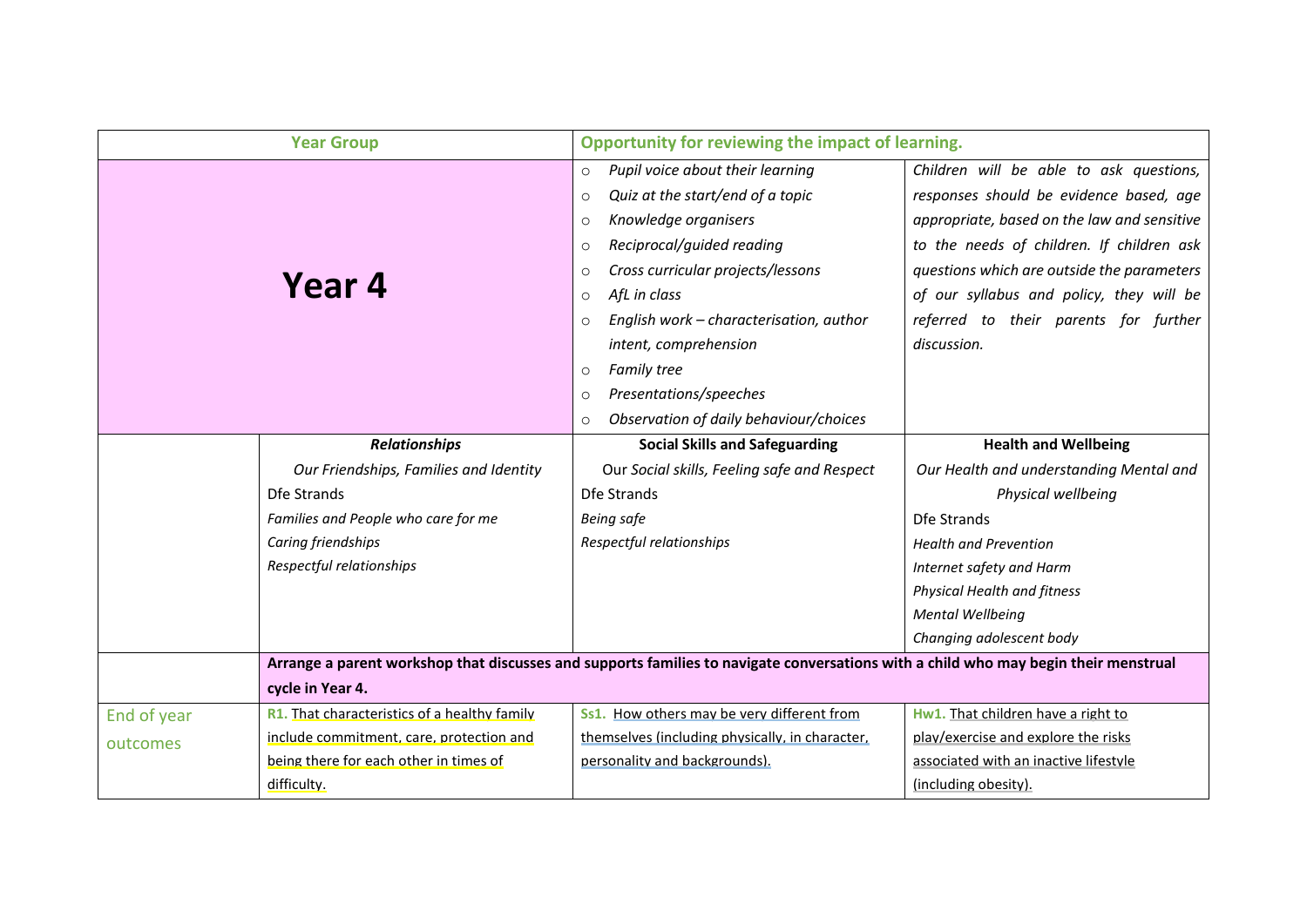| Children should | R2. That all family units have the capacity to          | Ss2. Define discrimination and how it affects              | Hw2. What an active lifestyle looks like for a |
|-----------------|---------------------------------------------------------|------------------------------------------------------------|------------------------------------------------|
| know            | provide love and care (including single                 | others.                                                    | Year 4 child and the mental and physical       |
|                 | parents, same sex families, step-families,              | Ss3. How to treat others politely.                         | benefits of this.                              |
|                 | blended families, foster families, adoptive             | Ss4. That they and others have the right be                | Hw3. That rationing time spent online can      |
|                 | families, unmarried families and                        | treated with respect.                                      | have a positive impact on their mental and     |
|                 | guardianships).                                         | <b>Ss5.</b> What people are in positions of authority      | physical wellbeing.                            |
|                 | (We will not promote one family unit over               | and how to treat them.                                     | Hw4. The internet is an integral part of life  |
|                 | another, or ask the children to identify a family       | <b>Ss6.</b> The responsibility of bystanders.              | and has many benefits and opportunities.       |
|                 | unit that's different to theirs.)                       | Ss7. Be aware and have strategies to respond               | Hw5. The negative elements of the internet     |
|                 | R3. The characteristics of friendship include:          | safely to adults they may encounter that are               | can include trolling, online abuse and         |
|                 | mutual respect; truthfulness; loyalty; kindness;        | strangers (including online).                              | bullying and this can impact negatively on     |
|                 | generosity; trust; sharing interests and                | <b>Ss8.</b> Why they apply knowledge of appropriate        | mental wellbeing.                              |
|                 | experiences.                                            | boundaries with peers and within their family.             | Hw6. That some computer/online                 |
|                 | R4. That friendships have ups and downs and             | Ss9. To use the words penis, vulva, buttocks and           | games/apps have age restrictions for their     |
|                 | to be aware of how to work though repair and            | chest when describing external body parts.                 | protection.                                    |
|                 | even strengthen without the need for                    | (These words are being introduced now in relation          | Hw7. Recognise the facts and risks associated  |
|                 | violence.                                               | to the work on puberty Hw 16/17/18)                        | with smoking.                                  |
|                 | <b>R5</b> . How to judge who to trust and not to trust. | Ss10. That their body belongs to them and the              | Hw8. Recognise the facts and risks associated  |
|                 | <b>R6.</b> How to respond to peer pressure or being     | differences between appropriate and                        | with legal (e.g. Medicine) and illegal harmful |
|                 | encouraged to do something that makes them              | inappropriate or unsafe physical, and other,               | substances, including alcohol and drugs.       |
|                 | feel worried or unsafe.                                 | contact (e.g. pushing, hitting, touching, hurting).        | (How does this align with their faith or       |
|                 | R7. That stereotypes can be unfair, negative            | <b>Ss11.</b> To understand the concept of privacy as       | belief?)                                       |
|                 | and destructive.                                        | children and whether this changes for adults.              | Hw9. Describe and demonstrate concepts of      |
|                 |                                                         | Ss12. That they should tell a trusted adult if             | basic first aid e.g. common injuries and head  |
|                 |                                                         | someone's physical contact makes them feel                 | injuries.                                      |
|                 |                                                         | uncomfortable or unsafe.                                   | Hw10. Know when to call emergency services     |
|                 |                                                         | <b>Ss13.</b> That they should tell a trusted adult if they | if necessary (including how they would make    |
|                 |                                                         | have a bad feeling about any adult.                        | this clear and efficient).                     |
|                 |                                                         |                                                            | Hw11. Know their personal contact details.     |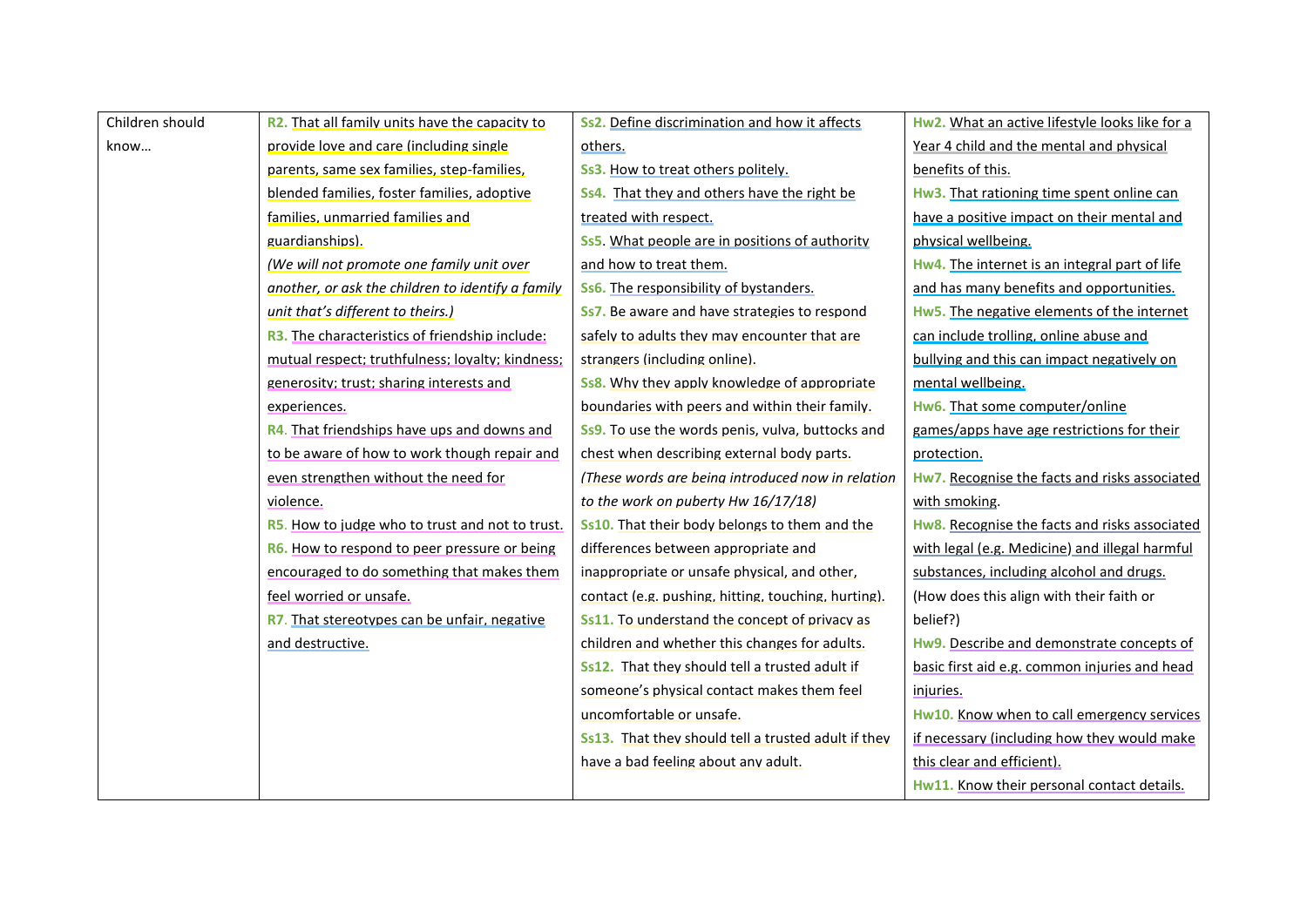|                 |                 | Ss14. Who to ask for help and advice for    | Hw12. Explore the facts relating to allergies. |
|-----------------|-----------------|---------------------------------------------|------------------------------------------------|
|                 |                 | themselves or others about things they have | immunisation and vaccines.                     |
|                 |                 | heard.                                      | Hw13. That good quality sleep routines can     |
|                 |                 |                                             | affect mood, weight and ability to learn.      |
|                 |                 |                                             | Hw14. That personal hygiene routines can       |
|                 |                 |                                             | prevent bacteria, germs and viruses            |
|                 |                 |                                             | spreading.                                     |
|                 |                 |                                             | Hw15. How to recognise and talk about their    |
|                 |                 |                                             | emotions, including having a varied            |
|                 |                 |                                             | vocabulary of words to use when talking        |
|                 |                 |                                             | about their own and others' feelings.          |
|                 |                 |                                             | Hw15. That isolation and loneliness can        |
|                 |                 |                                             | affect children.                               |
|                 |                 |                                             | Hw16. The physical changes that their          |
|                 |                 |                                             | changing adolescent body will go through       |
|                 |                 |                                             | during puberty. (Girls and boys will be        |
|                 |                 |                                             | taught separately and will only learn about    |
|                 |                 |                                             | the changes to their bodies. The term 'wet     |
|                 |                 |                                             | dreams' will not be introduced at this stage.  |
|                 |                 |                                             | It will be introduced in Year 5.)              |
|                 |                 |                                             | Hw17. The key facts about the menstrual        |
|                 |                 |                                             | cycle and menstrual wellbeing. (This will be   |
|                 |                 |                                             | taught to the girls only.                      |
|                 |                 |                                             | Hw18. The emotional changes that might         |
|                 |                 |                                             | occur during or leading up to puberty and      |
|                 |                 |                                             | how to understand them.                        |
| Concepts/Themes | <b>Families</b> | <b>Respect/Authority</b>                    | Internet                                       |
| &               |                 | Who is an inspirational person to you?      | How can you be critical of information?        |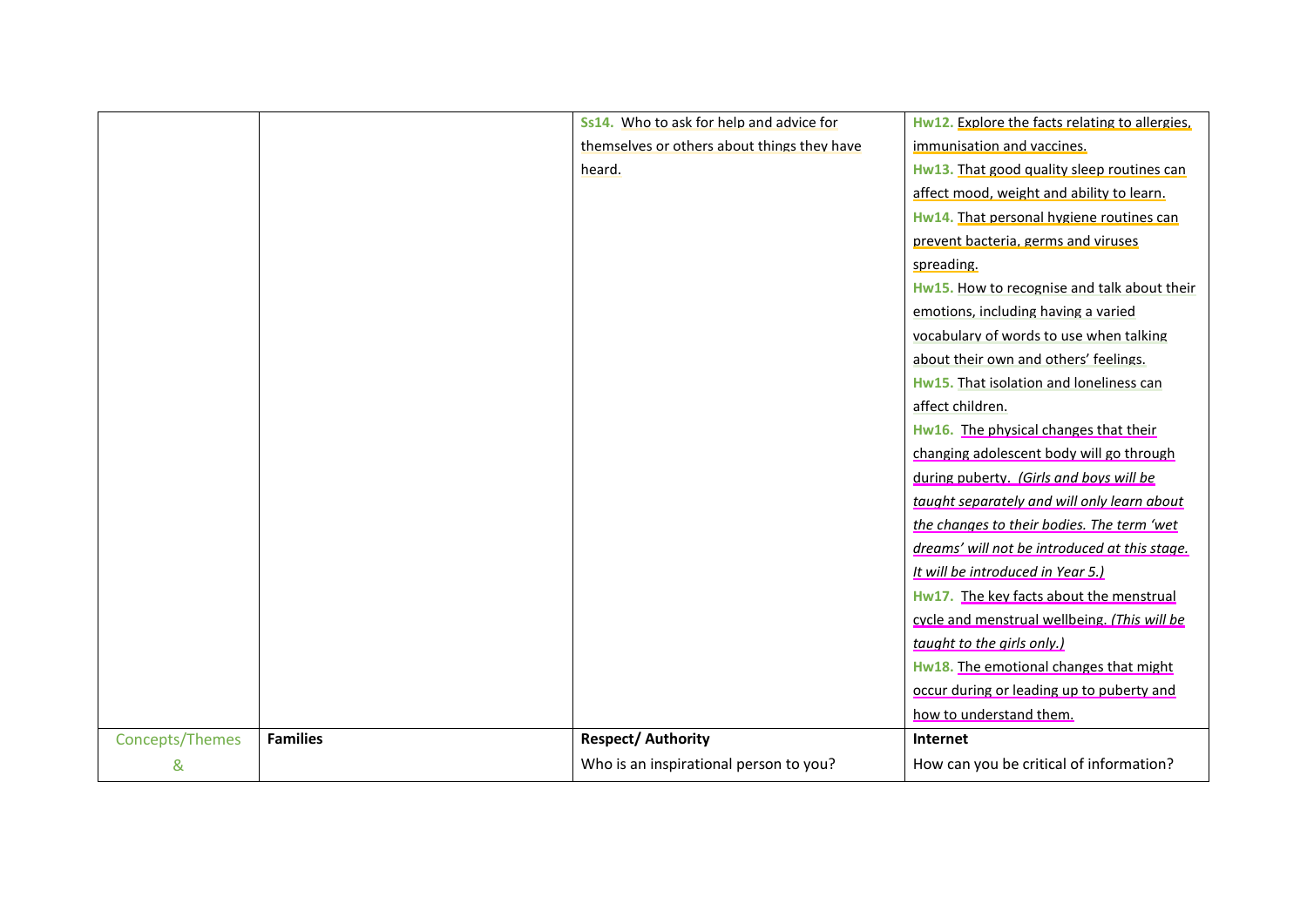| Key questions for | Can you think of some challenges that a   | What does treating someone with respect look  | What questions should you ask before         |
|-------------------|-------------------------------------------|-----------------------------------------------|----------------------------------------------|
| planning          | family might face? Consider families in   | like?                                         | sharing data/images/information online or    |
|                   | different communities to you.             | Who has a position of authority to all of us? | face to face?                                |
|                   | <b>Friendships</b>                        | Why does a bystander have responsibility?     | What friendship traits can be                |
|                   | How might a friendship make you feel?     | <b>Discrimination/Bullying</b>                | demonstrated online?                         |
|                   | What qualities make you a good friend?    | What challenges have people in this world     | Why might some people feel more              |
|                   | Identity/Differences/Similarities         | overcome?                                     | confident or protected online?               |
|                   | Why might people disagree and how can we  | How was this person (show image or story)     | <b>Healthy lifestyle/risks</b>               |
|                   | talk about it?                            | discriminated against?                        | What are the risks of an inactive lifestyle? |
|                   | What is a tradition in your culture? How  | How might discrimination make someone feel?   | What might a balanced lifestyle look like?   |
|                   | does this differ from another person's?   | Where does discrimination come from?          | <b>Mental wellbeing</b>                      |
|                   | What makes you different to the person on | Safeguarding/Protection from harm             | How do you know that something makes         |
|                   | your left?                                | What is appropriate touch by others to you?   | you feel worried or uncomfortable?           |
|                   | <b>Stereotypes</b>                        | Why should we ask someone's consent before    | What can you do if you have a negative       |
|                   | Why can stereotypes be negative?          | touching them? (cuddle, pulling, high 5, hand | experience online?                           |
|                   | How might stereotypes impact on people's  | holding, hair touching).                      | Health/Hygiene                               |
|                   | life?                                     | What is your personal space?                  | What vaccines do we have offered to us?      |
|                   | What stereotypes can you identify?        | Why is personal space important to everyone?  | How do allergies affect individuals?         |
|                   |                                           | What factors might impact on someone being    | Can we look after anyone in our class that   |
|                   |                                           | aware of their or others personal space?      | has health conditions?                       |
|                   |                                           |                                               | What does immunisation mean?                 |
|                   |                                           |                                               | Why is sleep important?                      |
|                   |                                           |                                               | How much sleep should we have?               |
|                   |                                           |                                               | Why does sleep affect our mood and           |
|                   |                                           |                                               | focus?                                       |
|                   |                                           |                                               | Is there a link between sleep and our        |
|                   |                                           |                                               | screen usage?                                |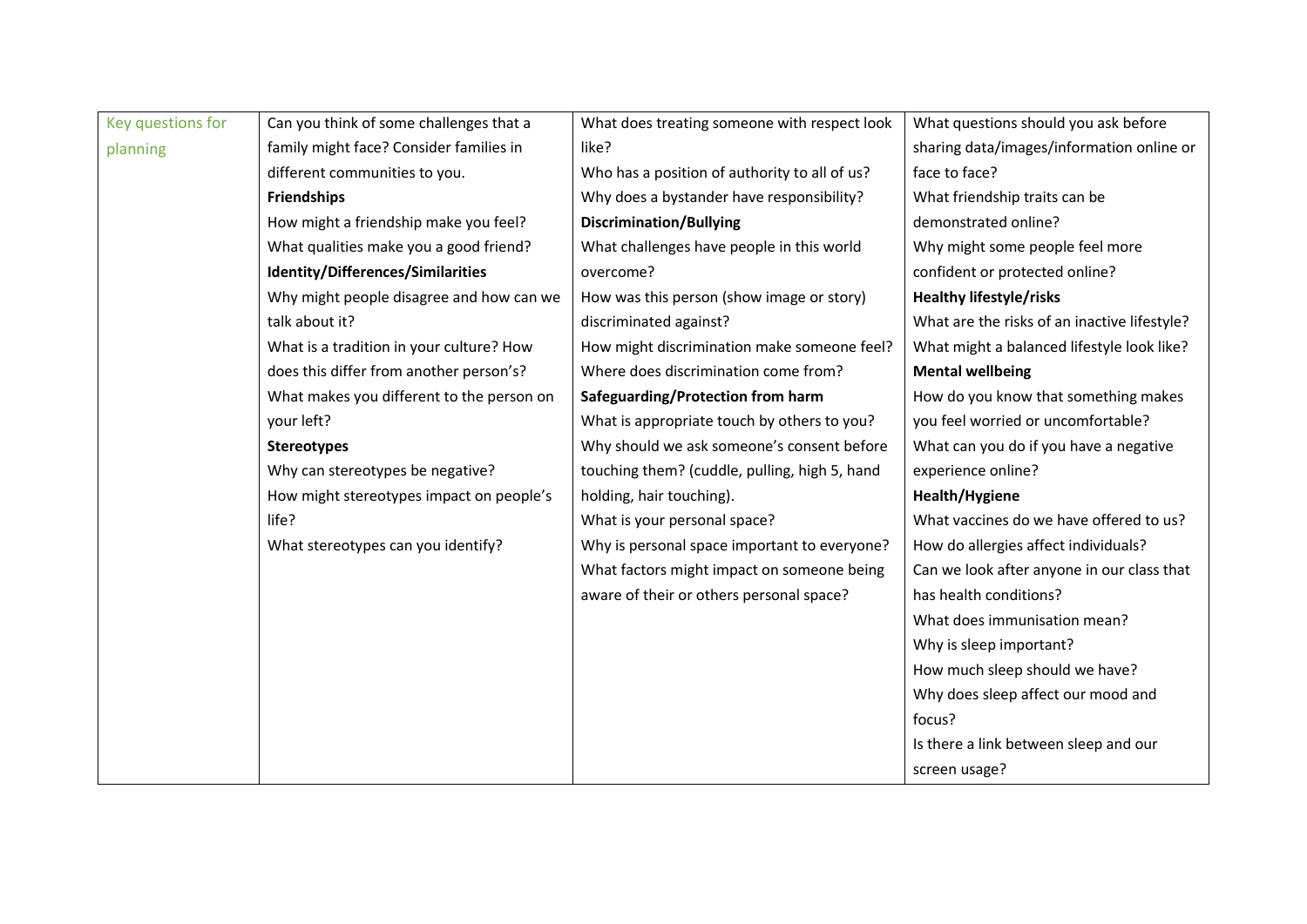|                    |                                                            | What can we do to ensure we have a good |
|--------------------|------------------------------------------------------------|-----------------------------------------|
|                    |                                                            | sleep?                                  |
|                    |                                                            | What might our personal hygiene routine |
|                    |                                                            | include?                                |
| End of year skills | Recognise Observe - Describe - Identify - Apply - Practise |                                         |
| Science curriculum |                                                            |                                         |
| Cross curricular   | Physical Education, Religious Education and Computing      |                                         |
|                    |                                                            |                                         |
|                    |                                                            |                                         |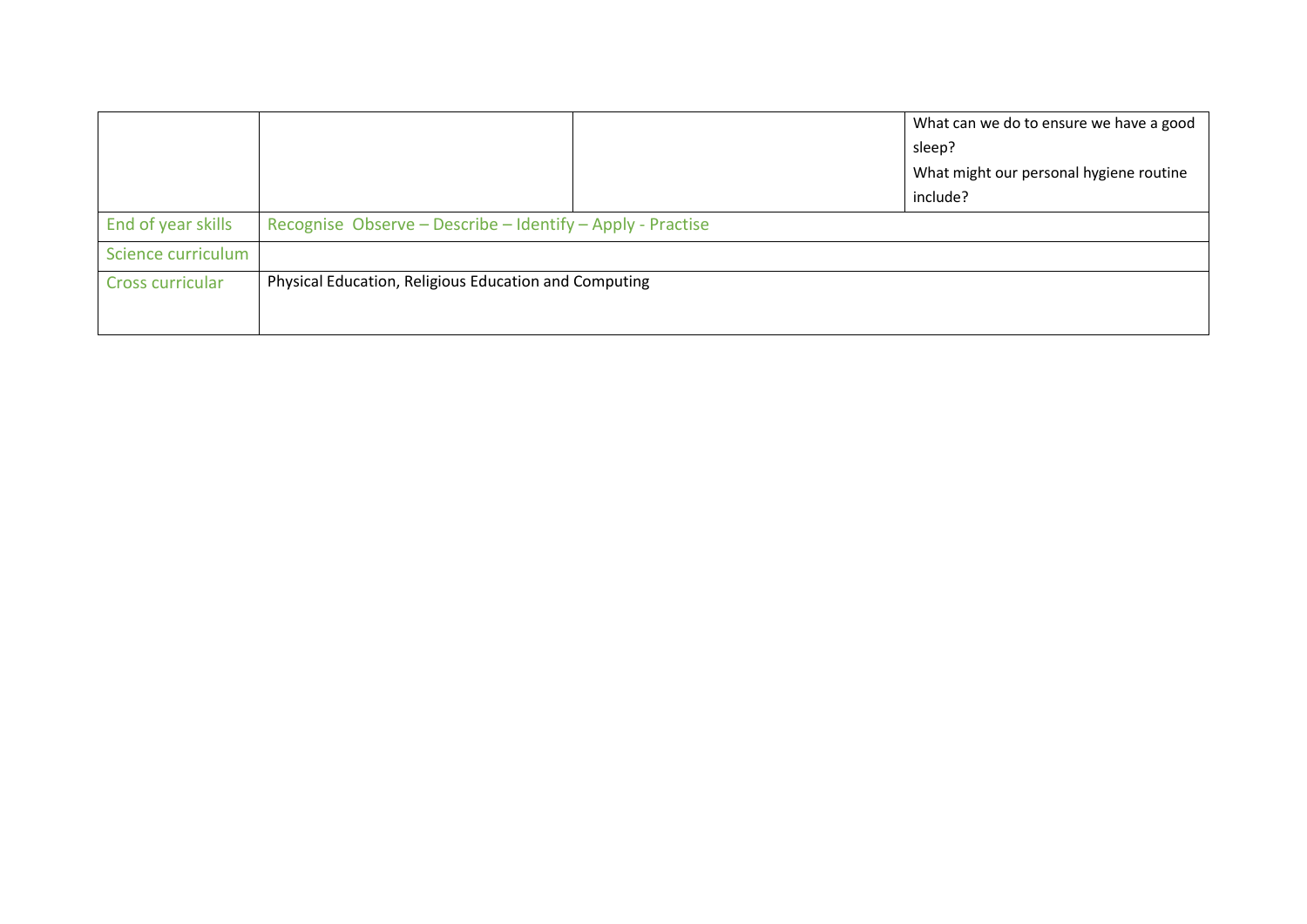| <b>Year Group</b> |                                                | Opportunity for reviewing the impact of learning.                                                                                                                                                                                                                                                                                                                                                                                                                                                 |                                                                                                                                                                                                                                                                                                                                  |  |
|-------------------|------------------------------------------------|---------------------------------------------------------------------------------------------------------------------------------------------------------------------------------------------------------------------------------------------------------------------------------------------------------------------------------------------------------------------------------------------------------------------------------------------------------------------------------------------------|----------------------------------------------------------------------------------------------------------------------------------------------------------------------------------------------------------------------------------------------------------------------------------------------------------------------------------|--|
|                   | Year 5                                         | Pupil voice about their learning<br>$\circ$<br>Quiz at the start/end of a topic<br>$\circ$<br>Knowledge organisers<br>$\circ$<br>Reciprocal/guided reading<br>$\circ$<br>Cross curricular projects/lessons<br>$\circ$<br>AfL in class<br>$\circ$<br>English work - characterisation, author<br>$\circ$<br>intent, comprehension<br>Worksheets<br>$\circ$<br>Presentations/speeches<br>$\circ$<br>Observation of daily behaviour/choices<br>$\circ$<br>Working with younger peer groups<br>$\circ$ | Children will be able to ask questions,<br>responses should be evidence based, age<br>appropriate, based on the law and sensitive<br>to the needs of children. If children ask<br>questions which are outside the parameters<br>of our syllabus and policy, they will be<br>referred to their parents for further<br>discussion. |  |
|                   | <b>Relationships</b>                           | <b>Social Skills and Safeguarding</b>                                                                                                                                                                                                                                                                                                                                                                                                                                                             | <b>Health and Wellbeing</b>                                                                                                                                                                                                                                                                                                      |  |
|                   | Our Friendships, Families and Identity         | Our Social skills, Feeling safe and Respect                                                                                                                                                                                                                                                                                                                                                                                                                                                       | Our Health and understanding Mental and                                                                                                                                                                                                                                                                                          |  |
|                   |                                                | Dfe Strands                                                                                                                                                                                                                                                                                                                                                                                                                                                                                       | Physical wellbeing                                                                                                                                                                                                                                                                                                               |  |
|                   |                                                |                                                                                                                                                                                                                                                                                                                                                                                                                                                                                                   |                                                                                                                                                                                                                                                                                                                                  |  |
|                   | Dfe Strands                                    | <b>Being safe</b>                                                                                                                                                                                                                                                                                                                                                                                                                                                                                 | Dfe Strands                                                                                                                                                                                                                                                                                                                      |  |
|                   | Families and People who care for me            | Respectful relationships                                                                                                                                                                                                                                                                                                                                                                                                                                                                          | <b>Health and Prevention</b>                                                                                                                                                                                                                                                                                                     |  |
|                   | Caring friendships                             | Internet safety and Harm                                                                                                                                                                                                                                                                                                                                                                                                                                                                          | Mental wellbeing                                                                                                                                                                                                                                                                                                                 |  |
|                   |                                                |                                                                                                                                                                                                                                                                                                                                                                                                                                                                                                   | <b>Healthy Eating</b>                                                                                                                                                                                                                                                                                                            |  |
| End of year       | R1. They can identify and discuss              | Ss1. Describe what a stereotype is and identify                                                                                                                                                                                                                                                                                                                                                                                                                                                   | Hw1. That their personal hygiene routine                                                                                                                                                                                                                                                                                         |  |
| outcomes          | characteristics of a healthy family life       | common stereotypes (ambition, occupation,                                                                                                                                                                                                                                                                                                                                                                                                                                                         | (preventing germs and bacteria) might                                                                                                                                                                                                                                                                                            |  |
|                   | (commitment to each other including in times   | fashion, race, religion, gender).                                                                                                                                                                                                                                                                                                                                                                                                                                                                 | change during puberty.                                                                                                                                                                                                                                                                                                           |  |
|                   | of difficulty protection and care for children | Ss2. How to engage in respectful discussion with                                                                                                                                                                                                                                                                                                                                                                                                                                                  | Hw2. That good quality sleep routines can                                                                                                                                                                                                                                                                                        |  |
| Children should   | and other family members, the importance of    | others who have a difference in opinion or                                                                                                                                                                                                                                                                                                                                                                                                                                                        | affect mood, weight and ability to learn.                                                                                                                                                                                                                                                                                        |  |
| know              | spending time with each other and sharing      | choice.                                                                                                                                                                                                                                                                                                                                                                                                                                                                                           | Hw3. That mental ill health is common for                                                                                                                                                                                                                                                                                        |  |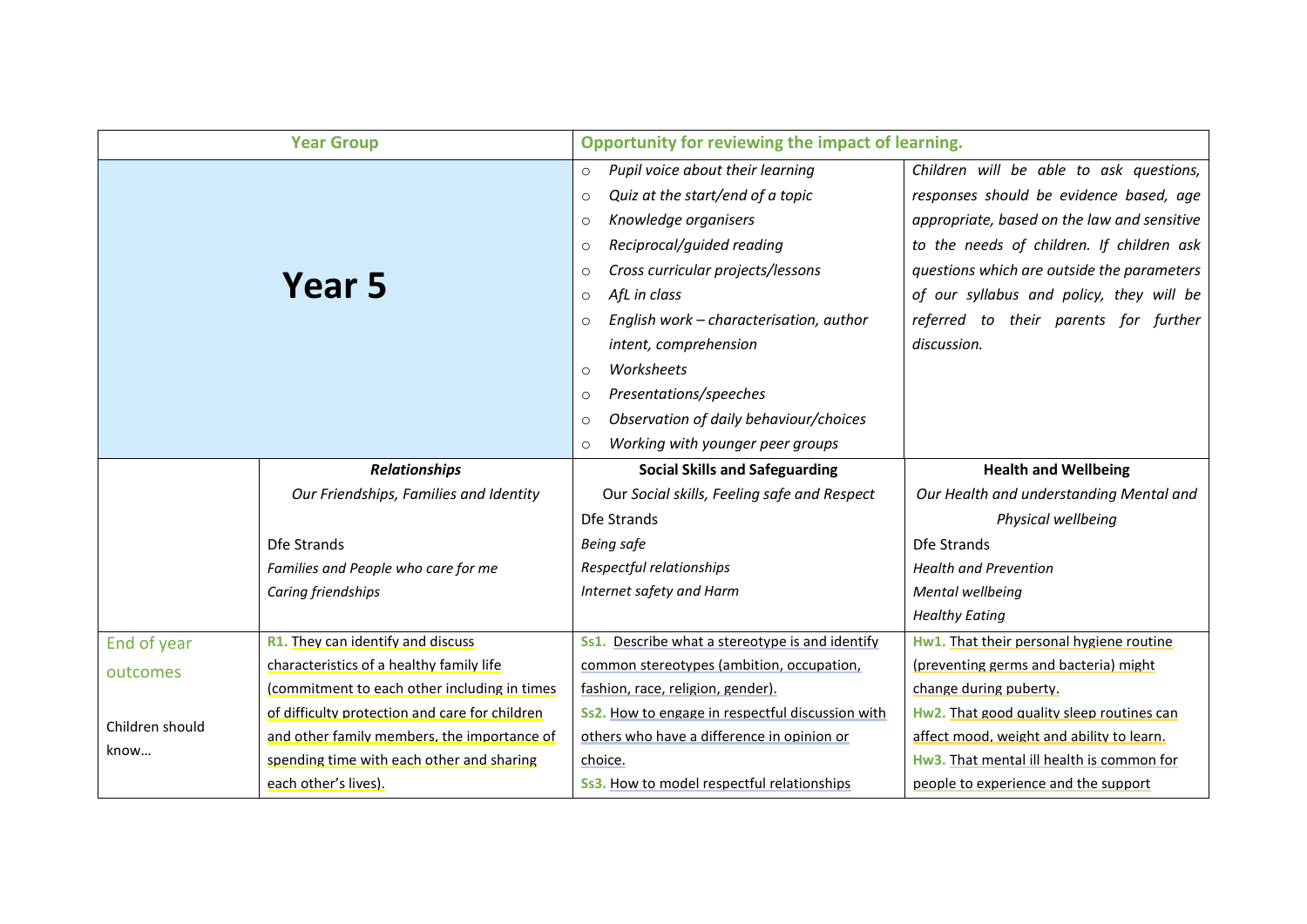|                   | R2. How to recognise and label feelings that        | Ss4. The different types of bullying and who to      | available, if accessed early enough can often   |
|-------------------|-----------------------------------------------------|------------------------------------------------------|-------------------------------------------------|
|                   | they associate with being uncomfortable.            | tell.                                                | resolve the problems.                           |
|                   | unhappy and unsafe.                                 | Ss5. How and why age restrictions on social          | Hw4. That emotions are part of everyday life    |
|                   | <b>R3.</b> How to recognise if family relationships | media, apps and games protect them.                  | and expand their vocabulary linked to           |
|                   | are making them feel unhappy or unsafe and          | Ss6. How to recognise and report feelings of         | labelling emotions and the positive/negative    |
|                   | how to seek help.                                   | being unsafe or bad about any adult                  | feeling and high/low energy.                    |
|                   | R4. Who the people that care for them are and       | Ss7. What to do or who to speak to if they need      | Hw5. What constitutes a healthy diet            |
|                   | how they offer security and stability (family,      | to report concerns or abuse and understand the       | including calories and nutritional              |
|                   | teachers, faith leaders, duty bearers).             | importance of using penis, vulva, buttocks and       | content/food groups and how to prepare a        |
|                   | <b>R5.</b> How to navigate changing friendships and | chest/breasts if the concern relates to these        | range of meals. What is included in a           |
|                   | understand, recognise and have strategies to        | areas of their body and have the confidence to do    | healthy, balanced diet.                         |
|                   | support in managing conflict and peer               | SO.                                                  | Hw6. That an active lifestyle can benefit their |
|                   | pressure.                                           | Ss8. What is meant by the concept of privacy and     | mental and physical health and be able to       |
|                   | R6. How people make new friends and the             | the implications of it for both adults and children. | describe what the characteristics of an active  |
|                   | positive feelings associated.                       | <b>Ss9.</b> Understand appropriate and inappropriate | lifestyle include.                              |
|                   | R7. That healthy friendships welcome and            | contact and touch.                                   |                                                 |
|                   | include others, demonstrating value and             | Ss10. That they should tell a trusted adult if       |                                                 |
|                   | respect.                                            | someone's physical contact makes them feel           |                                                 |
|                   | R8. How to build trust, honesty, kindness,          | uncomfortable or unsafe (and continue to talk        |                                                 |
|                   | generosity and experiences in a friendship.         | until they are heard).                               |                                                 |
|                   |                                                     | Ss11. The vocabulary associated with different       |                                                 |
|                   |                                                     | types of abuse (physical, emotional, sexual,         |                                                 |
|                   |                                                     | neglect).                                            |                                                 |
|                   |                                                     |                                                      |                                                 |
| Concepts/Themes   | <b>Families</b>                                     | <b>Respect</b>                                       | Puberty                                         |
| &                 | When might your family be happy?                    | How can you act as a role model for younger          | What emotions might you and others feel         |
| Key questions for | When might your family be less happy?               | children?                                            | when your body changes during puberty?          |
| planning          | Friendship                                          | Why is it important to show manners and              | What is your personal hygiene routine?          |
|                   | How might a friendship make you feel?               | courtesy?                                            | <b>Health</b>                                   |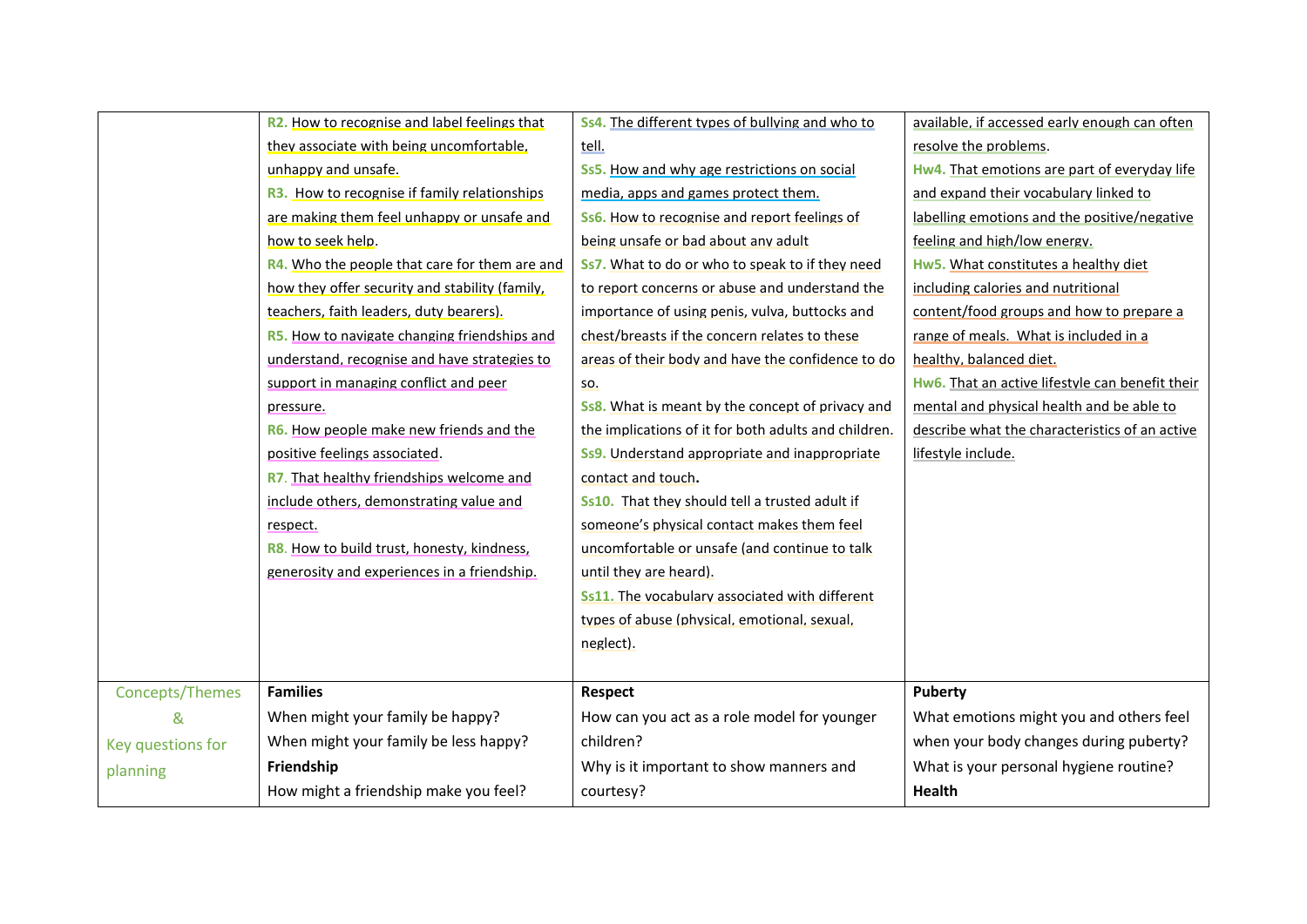|                    | What qualities make you a good friend?                                   | How can you express your personal boundaries                                                                                                   | What nutrients are in different food     |
|--------------------|--------------------------------------------------------------------------|------------------------------------------------------------------------------------------------------------------------------------------------|------------------------------------------|
|                    |                                                                          | with others?                                                                                                                                   | products? How do we check different food |
|                    |                                                                          | Social media/online safety                                                                                                                     | products for ingredients? What makes a   |
|                    |                                                                          | Why do age restrictions apply to some things?                                                                                                  | healthy diet?                            |
|                    |                                                                          | How can social media hurt young people?                                                                                                        | Why are both food and activity important |
|                    |                                                                          | Safeguarding                                                                                                                                   | for a healthy lifestyle?                 |
|                    |                                                                          | When might it be good or necessary for an                                                                                                      | <b>Wellbeing and Mental Health</b>       |
|                    |                                                                          | adult to make physical contact?                                                                                                                | Why does a good sleep routine impact on  |
|                    |                                                                          | Peer pressure                                                                                                                                  | our wellbeing?                           |
|                    |                                                                          | Why might some peers encourage you to do                                                                                                       |                                          |
|                    |                                                                          | something that you feel uncomfortable about?                                                                                                   |                                          |
| End of year skills | Recognise - Observe – Enquire – Describe – Apply - Identify              |                                                                                                                                                |                                          |
| Science curriculum |                                                                          | $S1$ . Describe the differences in the life cycles of a mammal, an amphibian, an insect and a bird.                                            |                                          |
|                    | S2. Describe the life process of reproduction in some plants and animals |                                                                                                                                                |                                          |
|                    | 53. Describe the changes as humans develop to old age.                   |                                                                                                                                                |                                          |
|                    |                                                                          | (If a child asks how an egg is fertilised, teachers will not answer the questions as it is not covered in our curriculum and they will be told |                                          |
|                    | to talk to their parents)                                                |                                                                                                                                                |                                          |
| Cross curricular   | Physical Education, Religious Education and Computing                    |                                                                                                                                                |                                          |
|                    |                                                                          |                                                                                                                                                |                                          |
|                    |                                                                          |                                                                                                                                                |                                          |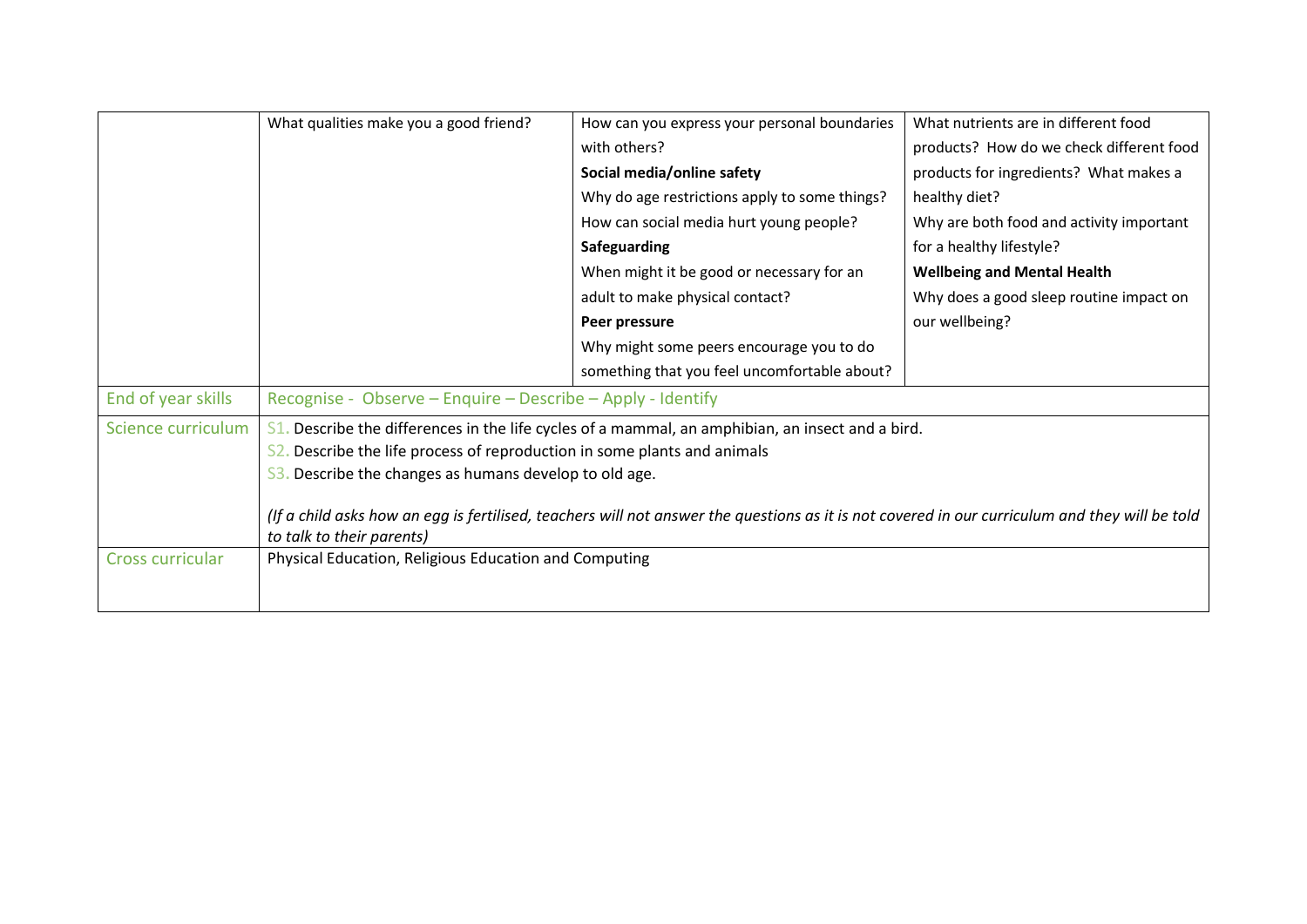| <b>Year Group</b> |                                              | Opportunity for reviewing the impact of learning.                                                                                                                                                                                                                                                                                                                                                                                                                                                 |                                                                                                                                                                                                                                                                                                                               |
|-------------------|----------------------------------------------|---------------------------------------------------------------------------------------------------------------------------------------------------------------------------------------------------------------------------------------------------------------------------------------------------------------------------------------------------------------------------------------------------------------------------------------------------------------------------------------------------|-------------------------------------------------------------------------------------------------------------------------------------------------------------------------------------------------------------------------------------------------------------------------------------------------------------------------------|
|                   | Year 6                                       | Pupil voice about their learning<br>$\circ$<br>Quiz at the start/end of a topic<br>$\circ$<br>Knowledge organisers<br>$\circ$<br>Reciprocal/guided reading<br>$\circ$<br>Cross curricular projects/lessons<br>$\circ$<br>AfL in class<br>$\circ$<br>English work - characterisation, author<br>$\circ$<br>intent, comprehension<br>Worksheets<br>$\circ$<br>Presentations/speeches<br>$\circ$<br>Observation of daily behaviour/choices<br>$\circ$<br>Working with younger peer groups<br>$\circ$ | Children will be able to ask questions,<br>responses should be evidence based, age<br>appropriate, based on the law and sensitive to<br>the needs of children. If children ask questions<br>which are outside the parameters of our<br>syllabus and policy, they will be referred to<br>their parents for further discussion. |
|                   | <b>Relationships</b>                         | <b>Social Skills and Safeguarding</b>                                                                                                                                                                                                                                                                                                                                                                                                                                                             | <b>Health and Wellbeing</b>                                                                                                                                                                                                                                                                                                   |
|                   | Our Friendships, Families and Identity       | Our Social skills, Feeling safe and Respect                                                                                                                                                                                                                                                                                                                                                                                                                                                       | Our Health and understanding Mental and                                                                                                                                                                                                                                                                                       |
|                   | Dfe Strands                                  | Dfe Strands                                                                                                                                                                                                                                                                                                                                                                                                                                                                                       | Physical wellbeing                                                                                                                                                                                                                                                                                                            |
|                   | Families and People who care for me          | <b>Being safe</b>                                                                                                                                                                                                                                                                                                                                                                                                                                                                                 | Dfe Strands                                                                                                                                                                                                                                                                                                                   |
|                   | Caring friendships                           | Respectful relationships                                                                                                                                                                                                                                                                                                                                                                                                                                                                          | <b>Health and Prevention</b>                                                                                                                                                                                                                                                                                                  |
|                   |                                              | Online relationships                                                                                                                                                                                                                                                                                                                                                                                                                                                                              | Mental wellbeing                                                                                                                                                                                                                                                                                                              |
|                   |                                              | Internet safety and harms                                                                                                                                                                                                                                                                                                                                                                                                                                                                         | Internet safety and harms                                                                                                                                                                                                                                                                                                     |
|                   |                                              |                                                                                                                                                                                                                                                                                                                                                                                                                                                                                                   | <b>Basic first aid</b>                                                                                                                                                                                                                                                                                                        |
|                   |                                              | In Year 6 you may be feel it suitable to include several of the Relationships outcomes into Summer term to support the Transition to                                                                                                                                                                                                                                                                                                                                                              |                                                                                                                                                                                                                                                                                                                               |
|                   |                                              | Secondary school programme within your setting.                                                                                                                                                                                                                                                                                                                                                                                                                                                   |                                                                                                                                                                                                                                                                                                                               |
| End of year       | R1. That marriage represents a formally      | Ss1. What peer pressure is and why it might                                                                                                                                                                                                                                                                                                                                                                                                                                                       | Hw1. How to care for their mental health                                                                                                                                                                                                                                                                                      |
| outcomes          | recognised commitment of two people which    | happen.                                                                                                                                                                                                                                                                                                                                                                                                                                                                                           | and physical health daily.                                                                                                                                                                                                                                                                                                    |
|                   | is intended to be lifelong. (Faith or belief | Ss2. How to navigate decision making when                                                                                                                                                                                                                                                                                                                                                                                                                                                         | Hw2. They might not feel happy all the time                                                                                                                                                                                                                                                                                   |
|                   |                                              |                                                                                                                                                                                                                                                                                                                                                                                                                                                                                                   |                                                                                                                                                                                                                                                                                                                               |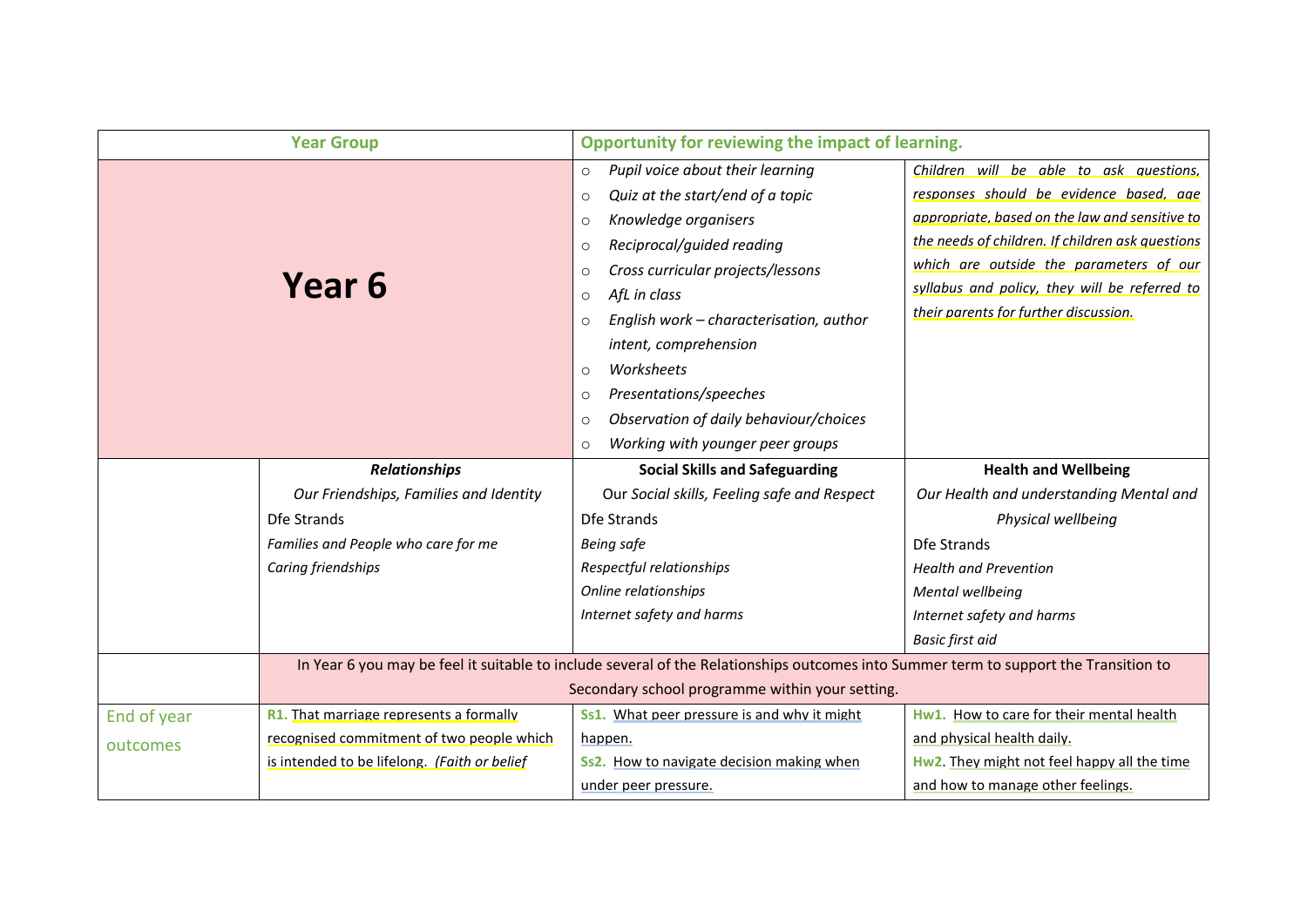| Children should | perspectives will be considered during these            | <b>Ss3.</b> The power and importance of self-respect    | Hw3. To use a variety of vocabulary to talk in |
|-----------------|---------------------------------------------------------|---------------------------------------------------------|------------------------------------------------|
| know            | discussions.)                                           | and how that can impact on and link to their            | depth about their emotions.                    |
|                 | <b>R2.</b> That relationships should offer children     | happiness.                                              | Hw4. How to judge whether what and how         |
|                 | security as they grow up (Teachers, friends,            | Ss4. The importance of modelling courtesy and           | they are feeling is appropriate and            |
|                 | family, guardians etc)                                  | manners, including online or when conversing            | proportionate (actions, energy).               |
|                 | <b>R3.</b> That they have lots of different types of    | anonymously                                             | Hw5. Discuss mental and physical self-care     |
|                 | relationships in their life.                            | <b>Ss5.</b> To model respectful behaviour and their     | strategies including, community participation  |
|                 | R4. What to expect from a friendship including          | right to be treated with respect.                       | and volunteering, physical exercise and time   |
|                 | that they might have up's and down's.                   | <b>Ss6.</b> What bullying looks and feels like (Impact, | outdoors                                       |
|                 | <b>R5.</b> How to navigate changing friendships and     | Power, Context)                                         | Hw6. Know that bullying can have a lasting     |
|                 | understand managing conflict and peer                   | Ss7. That stereotypes can be unfair, negative or        | effect on wellbeing.                           |
|                 | pressure.                                               | destructive                                             | Hw7. Explain where and how to seek             |
|                 | <b>R6.</b> How to recognise who to trust and who        | <b>Ss8.</b> That people may behave differently online,  | support (including recognising their own       |
|                 | not to trust.                                           | including being dishonest about their identity.         | triggers for seeking support), including       |
|                 | <b>R7.</b> To identify their unique qualities that they | Ss9. How to navigate the internet (using rules and      | whom in school they should speak to if         |
|                 | bring to a friendship.                                  | principles to keep them safe) and report risks and      | they are worried about their own or            |
|                 | <b>R8.</b> To understand why and how people             | harmful content.                                        | someone else's mental wellbeing or ability     |
|                 | choose friends.                                         | Ss10. How to critically question online                 | to control their emotions (including from      |
|                 |                                                         | friendships and information sourced from the            | issues arising online).                        |
|                 |                                                         | internet.                                               | Hw8. The importance and common use of          |
|                 |                                                         | Ss11. What to do or who to speak to if they need        | the internet as an integral part of life.      |
|                 |                                                         | to report concerns or abuse and understand the          | Hw9. Identify the risk of excessive time on    |
|                 |                                                         | importance of using penis, vulva, buttocks and          | electronic devices and the impact that         |
|                 |                                                         | chest/breasts if the concern relates to these           | content can have on their mental and           |
|                 |                                                         | areas of their body and have the confidence to do       | physical wellbeing (both positive and          |
|                 |                                                         | SO.                                                     | negative including body image, self-esteem,    |
|                 |                                                         | Ss12. That secrets are not always right to keep if      | expectations, experiences)                     |
|                 |                                                         | they relate to being safe.                              |                                                |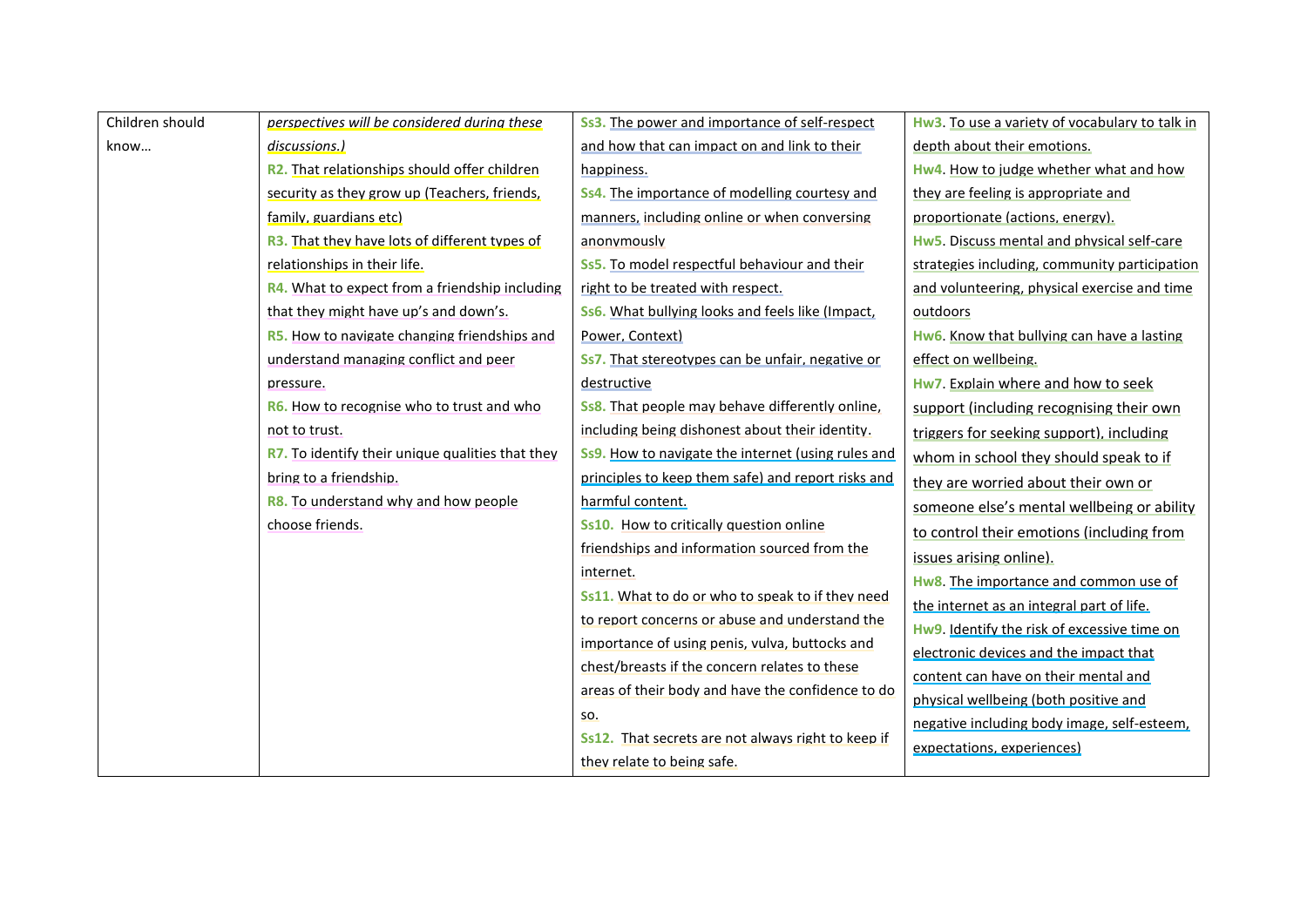|                   |                                               | Ss13. To identify appropriate boundaries in     | Hw10. How to incorporate regular exercise     |
|-------------------|-----------------------------------------------|-------------------------------------------------|-----------------------------------------------|
|                   |                                               | friendships including online                    | into their daily and weekly routine and the   |
|                   |                                               | Ss14. To understand appropriate, inappropriate, | importance of this.                           |
|                   |                                               | safe and unsafe contact.                        | Hw11. Know when to seek support if they       |
|                   |                                               |                                                 | have questions or worries about their health. |
|                   |                                               |                                                 | Hw12. How to recognise early signs of         |
|                   |                                               |                                                 | physical illness, such as weight loss, or     |
|                   |                                               |                                                 | unexplained changes to the body.              |
|                   |                                               |                                                 | Hw13. Describe and demonstrate concepts       |
|                   |                                               |                                                 | of basic first aid e.g. common injuries and   |
|                   |                                               |                                                 | head injuries.                                |
| Concepts/Themes   | Relationships/Friendship                      | <b>Respect/Rights</b>                           | <b>Mental health/feelings</b>                 |
| &                 | List how many different relationship's you    | Why is it important to show manners and         | How does community participation impact       |
| Key questions for | can think of in your life (siblings, aunt,    | courtesy?                                       | positively on our mental wellbeing?           |
| planning          | teacher, parent, guardian, coach, friend etc) | How do you practise self-respect?               | How can we ensure bullying does not           |
|                   | How might a friendship make you feel?         | <b>Stereotypes</b>                              | happen in our school?                         |
|                   | What qualities make you a good friend?        | Where do you often see stereotypes being        | In what ways may people compare               |
|                   | <b>Commitment</b>                             | used in society?                                | themselves to what they see online?           |
|                   | What do you understand about marriage?        | Why might stereotypes be unfair?                | <b>Health</b>                                 |
|                   | What is a faith or belief perspective of      | Safeguarding                                    | How can you plan weekly exercise with         |
|                   | marriage?                                     | What is ChildLine and how do they support       | your family?                                  |
|                   |                                               | children?                                       | How can you encourage your whole family       |
|                   |                                               | Why do some online forums allow you to          | to be active?                                 |
|                   |                                               | communicate anonymously?                        | What things might be reasons for young        |
|                   |                                               | Do different rules apply to how you treat       | people not maintaining an active lifestyle?   |
|                   |                                               | others if your identity is hidden?              | What signs of illness might you notice?       |
|                   |                                               | What should you discuss with an online friend?  |                                               |